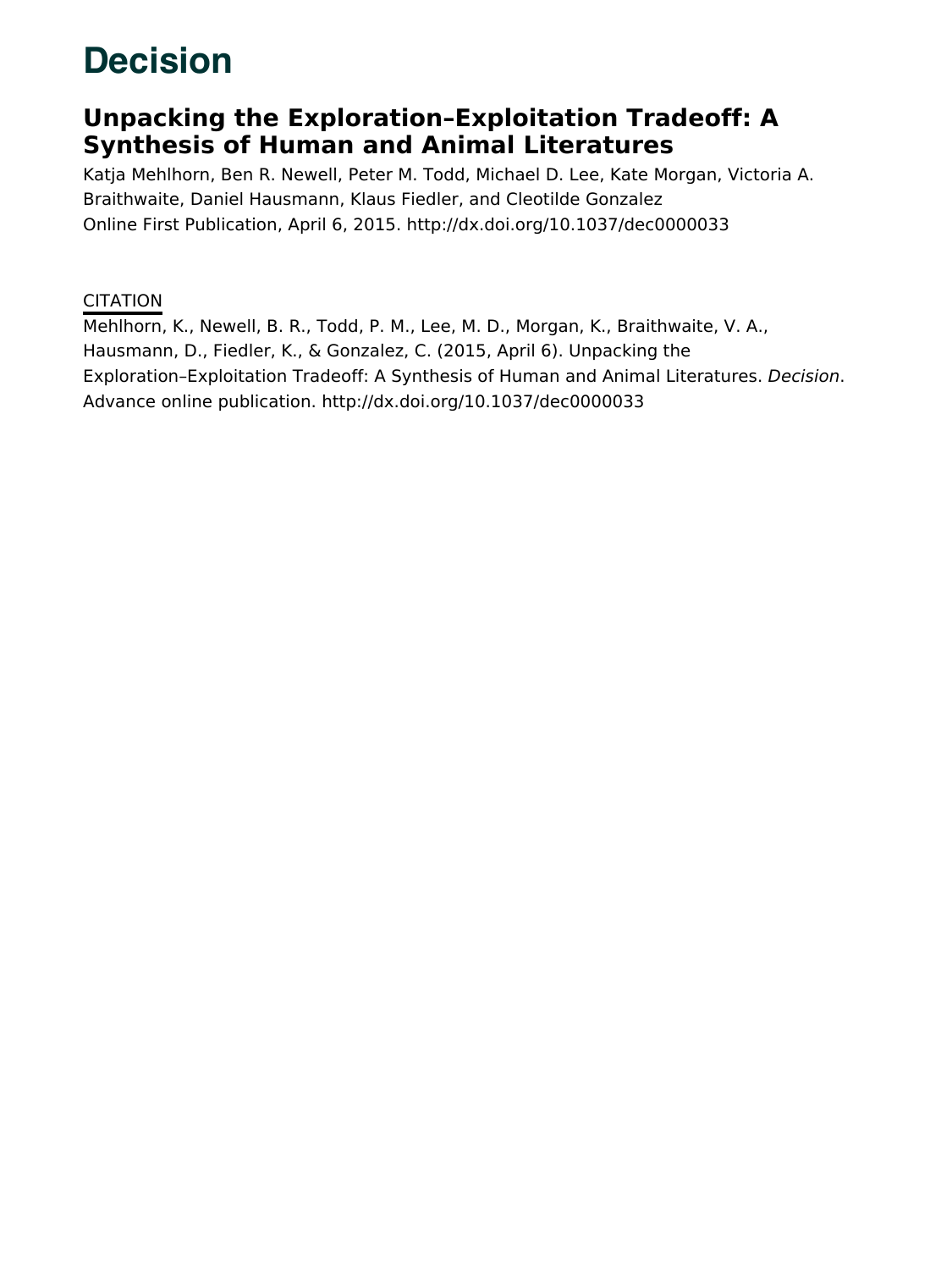### Unpacking the Exploration–Exploitation Tradeoff: A Synthesis of Human and Animal Literatures

Katja Mehlhorn Carnegie Mellon University and University of Groningen

> Peter M. Todd Indiana University

Kate Morgan University of St. Andrews

Daniel Hausmann University of Zürich

Ben R. Newell University of New South Wales

> Michael D. Lee University of California

Victoria A. Braithwaite The Pennsylvania State University

> Klaus Fiedler University of Heidelberg

#### Cleotilde Gonzalez Carnegie Mellon University

Many decisions in the lives of animals and humans require a fine balance between the exploration of different options and the exploitation of their rewards. Do you buy the advertised car, or do you test drive different models? Do you continue feeding from the current patch of flowers, or do you fly off to another one? Do you marry your current partner, or try your luck with someone else? The balance required in these situations is commonly referred to as the exploration– exploitation tradeoff. It features prominently in a wide range of research traditions, including learning, foraging, and decision making literatures. Here, we integrate findings from these and other often-isolated literatures in order to gain a better understanding of the possible tradeoffs between exploration and exploitation, and we propose new theoretical insights that might guide future research. Specifically, we explore how potential tradeoffs depend on (a) the conceptualization of exploration and exploitation; (b) the influencing environmental, social, and individual factors; (c) the scale at which exploration and exploitation are considered; (d) the relationship and types of transitions between the 2 behaviors; and (e) the goals of the decision

Katja Mehlhorn, Department of Social and Decision Sciences, Carnegie Mellon University, and Department of Artificial Intelligence, University of Groningen; Ben R. Newell, School of Psychology, University of New South Wales; Peter M. Todd, Cognitive Science Program and Department of Psychological and Brain Sciences, Indiana University; Michael D. Lee, Department of Cognitive Sciences, University of California; Kate Morgan, School of Biology, University of St. Andrews; Victoria A. Braithwaite, Center for Brain, Behavior and Cognition, Department of Ecosystem Science and Management, The Pennsylvania State University; Daniel Hausmann, Department of Psychology, University of Zürich; Klaus Fiedler, Institute of Psychology, University of Heidelberg; Cleotilde Gonzalez, Department of Social and Decision Sciences, Carnegie Mellon University.

Katja Mehlhorn and Cleotilde Gonzalez were supported by the National Science Foundation Award Number 1154012 to Cleotilde Gonzalez. The ideas in this article originated from discussions in a workshop entitled Predicting Choice from Exploration, organized by Cleotilde Gonzalez and Katja Mehlhorn at the 9th Invitational Choice Symposium, Huis ter Duin, Noordwijk, The Netherlands, June 12–16, 2013.

Correspondence concerning this article should be addressed to Katja Mehlhorn, University of Groningen, Deptartment of Artificial Intelligence, Nijenborgh 9, 9747 AG Groningen, The Netherlands. E-mail: s.k.mehlhorn@rug.nl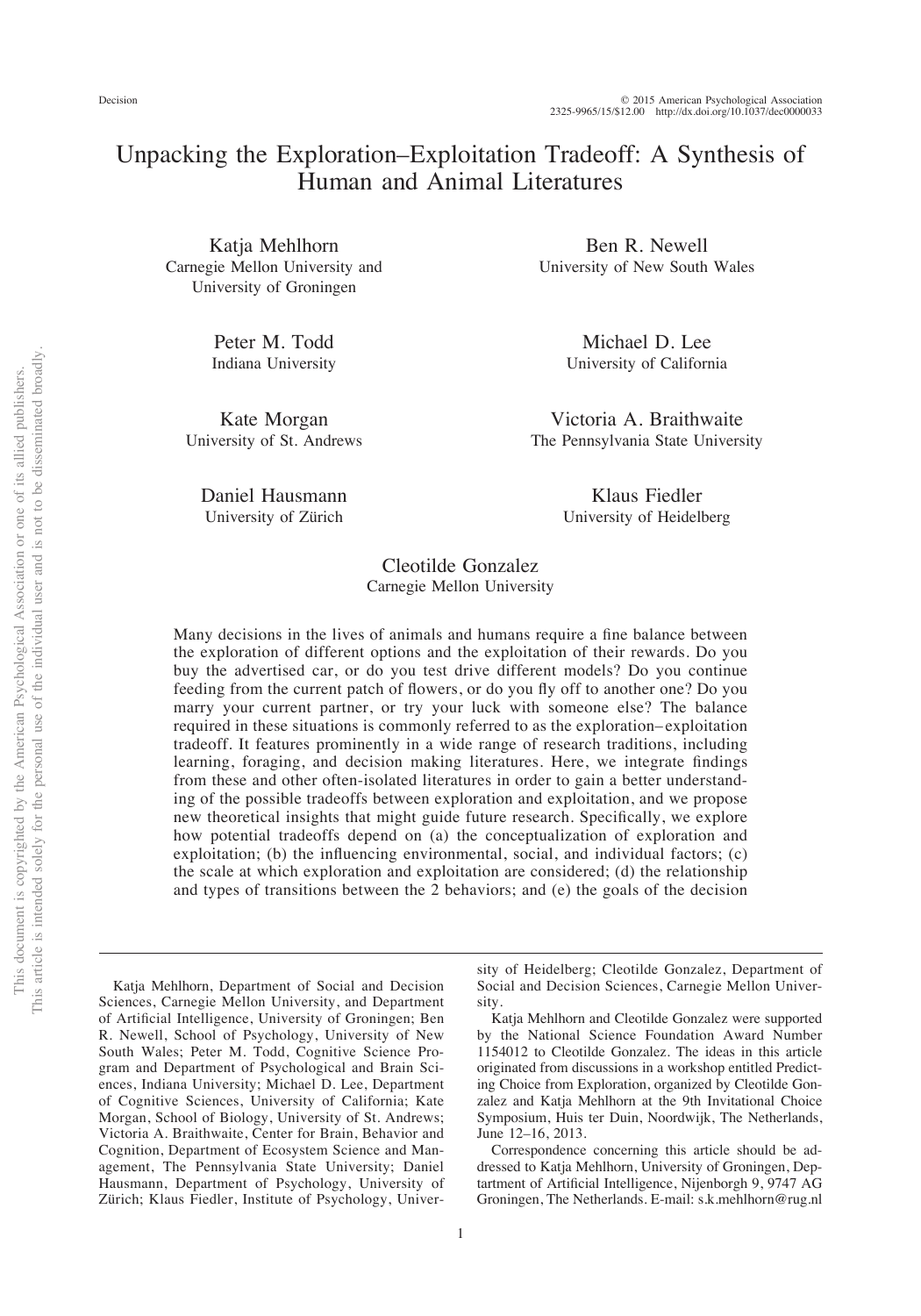maker. We conclude that exploration and exploitation are best conceptualized as points on a continuum, and that the extent to which an agent's behavior can be interpreted as exploratory or exploitative depends upon the level of abstraction at which it is considered.

*Keywords:* exploration– exploitation tradeoff, learning, foraging, decision making, decision theory

Consider the following scenarios. (a) You work for the Widget Corporation and you are paid according to how many functional widgets you can produce. You have access to two widget machines but can only use one at a time. On the first day, you know nothing about the machines so you pick one at random and start work. After 10 functional widgets, the machine produces a faulty one. What do you do? Do you tolerate the single faulty widget and persevere, or do you try your luck on the other machine? (b) You are a hummingbird feeding in a field of flowers. You pick one patch of flowers and begin to drink the nectar. How long should you remain at that patch before seeking another? Would you leave when all the flowers have been exhausted? What if the nectar in nearby patches has already been harvested? (c) You arrive in a city for a few days and have a range of restaurants to choose from. Do you try as many different restaurants as you can, or do you look for restaurants of a specific type? Toward the end of your visit, do you stop searching for new restaurants and revisit the ones that you enjoyed most? When do you make this switch in your strategy? (d) You are a college student on the dating market. Your goal might be to find a partner for life, or you might be more interested in dating as many people as you can. How would you approach those goals? Could you combine them into a perfect search strategy? What if the partner of your choice is not interested in you? (e) You finally decide to buy a new car. Do you search the Internet for information about different car companies, or do you trust your own experience and stick with your current company? Once you have chosen a dealership, how many cars do you look at? How long do you test drive a specific car before you decide to buy it?

Many approaches to the analysis of decision behavior would characterize these scenarios as representations of a tradeoff between *exploration* and *exploitation* (e.g., in reinforcement learning [RL] and neuroscience: Cohen, McClure, & Yu, 2007; in foraging: Cook, Franks, & Robinson, 2013; in binary risky choice: Gonzalez & Dutt, 2011; in organizational learning: Gupta, Smith, & Shalley, 2006; for a review, see Hills, Todd, Lazer, Redish, & Couzin, 2015). Remaining at an option— be it a machine, patch of flowers, restaurant, partner, or car—allows for exploitation, that is, making the most of where you are. A switch to another option, going somewhere else to see if you can get a better reward—fault-free widgets, more nectar, better food, a higher reproductive value, or a faster car— exemplifies exploration. Although these concepts seem quite simple on the surface (e.g., staying is exploitation; switching is exploration), the definitions, processes, and elements surrounding exploration and exploitation behavior are not simple at all. In fact, exploration– exploitation tradeoffs are considered one of the more fundamental challenges in our understanding of adaptive control and behavior (Cohen et al., 2007).

The theoretical analysis of exploration– exploitation tradeoffs is complicated in several ways. First, the concepts of exploration, exploitation, and a tradeoff between the two are used in a wide range of literatures, from animal behavior to human behavior and involving different terminologies, methodologies, and perspectives. The disparity and breadth of these concepts across such large and diverse literatures makes it difficult to synthesize existent knowledge into a coherent view. Researchers working in different areas operationalize exploratory and exploitative behavior in different ways, and this diversity motivates disagreements within conclusions about the essence of exploratory and exploitative behaviors. For example, researchers have debated assumptions about the exact elements that constitute exploratory and exploitative behavior, and about what defines a tradeoff between them. Second, exploration– exploitation tradeoffs may depend on a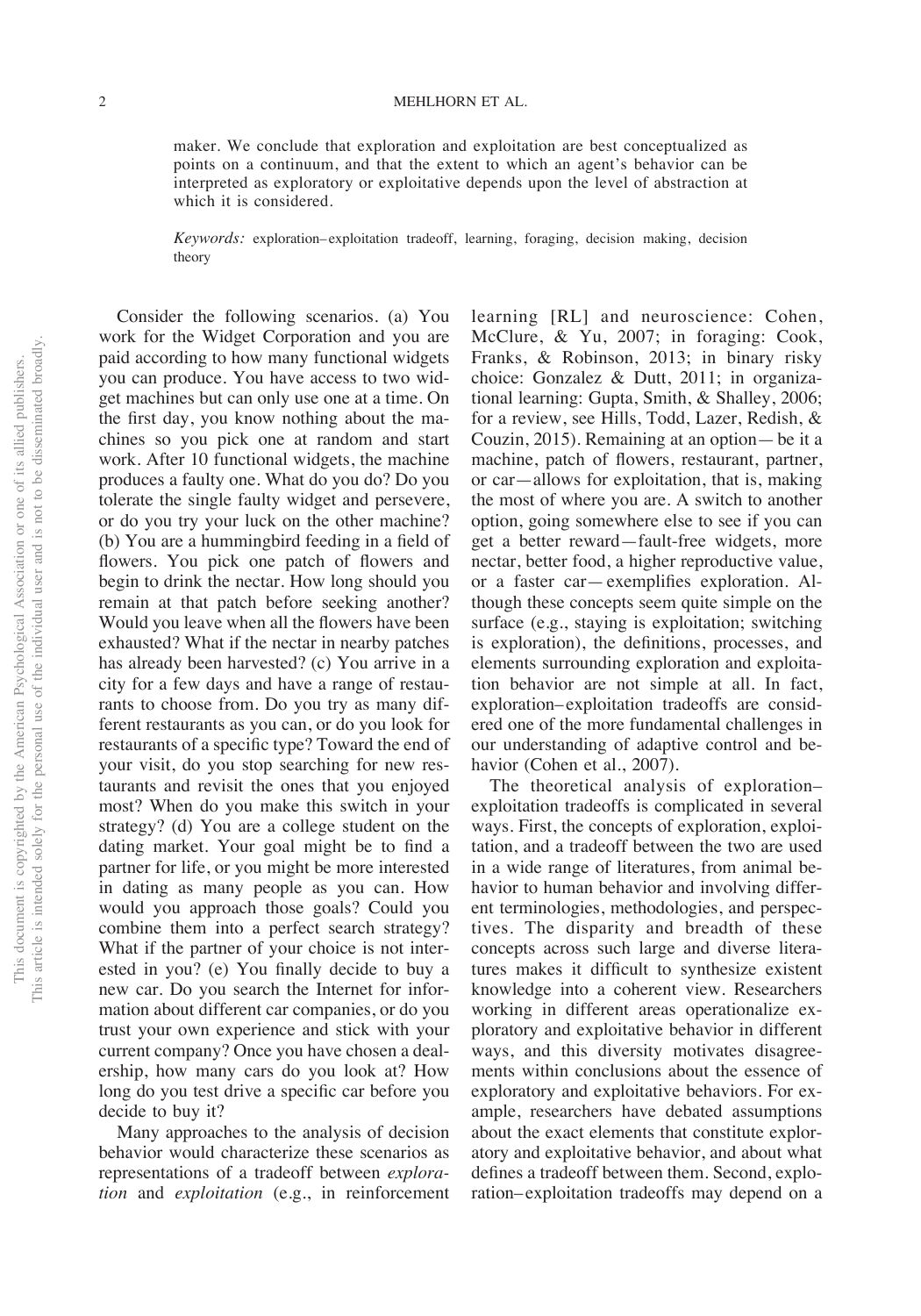large number of environmental, individual, and social factors. The literature documenting these different factors is extensive, and there is little or no attempt to integrate their results (see Cohen et al., 2007; and Gupta et al., 2006, for laudable exceptions). Third, exploration and exploitation behaviors, and consequently, a potential tradeoff between the two, might not always be clearly identifiable. That is because these concepts can be described and understood on different spatial and temporal scales, as well as along different continua of behavior. Consequently, behaviors that might be understood as exploratory on one level of analysis might be seen as exploitative on another level, and even within a specific level of analysis, behaviors might have explorative and exploitative components.

Our goal is to provide an up-to-date synthesis of the exploration– exploitation literature by bringing together knowledge from different disciplines including human decision making, neuroscience, organizational learning, animal foraging, mate choice, and formal modeling approaches. To achieve this goal, we discuss the various challenges mentioned above and suggest a simple and straightforward framework for the theoretical analysis of potential tradeoffs between explorative and exploitative behaviors. Our synthesis illustrates the complexities surrounding these concepts and their tradeoffs. Our analyses highlight three elements needed in a unification of exploration and exploitation research: An exploration–exploitation continuum, different types of transitions between these two states, and the role of agents' goals in this process. These elements illustrate that the explore– exploit distinction often may not be a direct choice that an agent makes, but rather is an explanatory framework that researchers can apply to the agent's behavior to understand how to solves problems of the agent's interaction with the environment.

#### **A Synthesis of Exploration–Exploitation Literatures**

In an attempt to integrate a diverse and wide range of literatures, we organize our synthesis around three main themes: (a) concepts and definitions of exploration and exploitation; (b) environmental, individual, and social factors that influence exploration and exploitation; and (c) spatial and temporal scales that may influence how exploration and exploitation are conceptualized.

#### **Concepts and Definitions of Exploration and Exploitation**

Within the current literature, definitions of exploration and exploitation differ across at least three dimensions: *behavioral patterns* of the agent, *values and uncertainty* of the choice options, and *outcomes obtained* from a choice (cf. Todd, Hills, & Robbins, 2012). These three dimensions can be mapped to aspects of what a searching agent does, what the agent bases its decisions on, and what the agent gets out of the search. Focusing on these dimensions shapes the analysis and understanding of exploration and exploitation behavior in a particular situation, as well as any conclusions about their tradeoffs.

The agents' *behavioral patterns* are, perhaps not surprisingly, the most common dimension used to define exploration and exploitation in the animal foraging literature, where research often relies on the observation of behavior (Kramer & Weary, 1991; Nonacs, 2010). Behavioral patterns have also been considered, for example, in research on human information search (Hills, Todd, & Goldstone, 2010) and binary choice (Gonzalez & Dutt, 2011). In general, behavior is interpreted as exploration if it alternates between patches or options, is unfocused, and is variable over time. Behavior is interpreted as exploitation if it remains within a patch or option, is focused, and is stable over time. Therefore, the hummingbird remaining at its patch of flowers would be considered as exploiting the patch, while it would be considered as exploring if it alternates between patches (Nonacs, 2010). However, as we will discuss below, the distinction between exploration and exploitation is not always clear based on behavioral patterns alone. For example, the classification of a behavior as staying (exploit) rather than switching (explore) depends on the spatial and temporal scales of observation.

The *values* of choice options and the *uncertainty* associated with knowledge of those values are most prominently used to define exploration and exploitation in the RL literature. In some classic RL models, exploitation is defined as choosing the option that has the *higher sub-*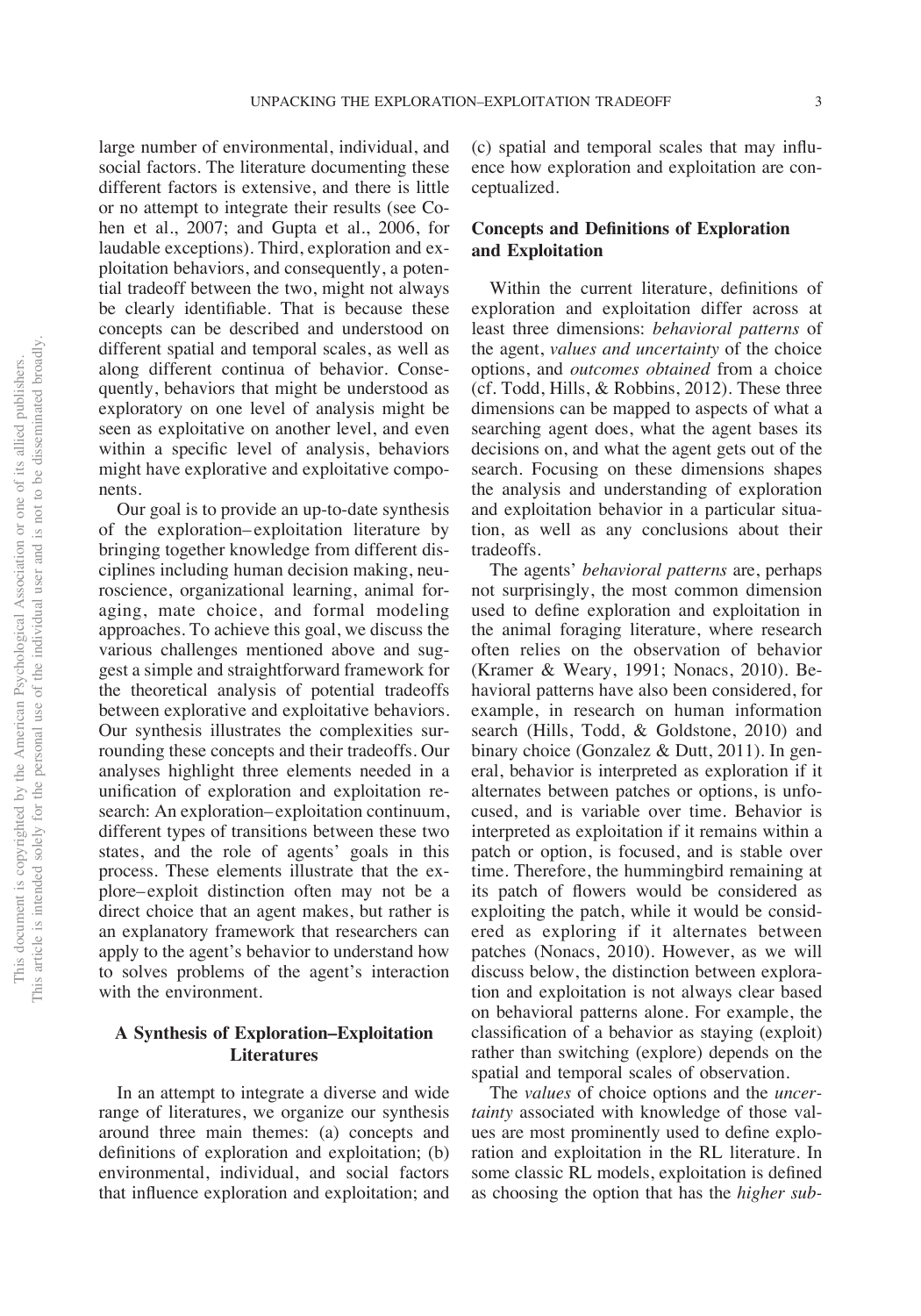*jective value* and exploration is defined as choosing any other option at random (Sutton & Barto, 1998). For example, the prominent epsilon-greedy model mainly chooses the option with the greatest observed rate of reward (exploitation), but chooses an alternative at random (exploration) with some small probability of epsilon. The related epsilon-decreasing model allows the rate of exploration to change over time, but preserves the basic notions of expected value guiding exploitation and randomness guiding exploration. Other RL models have stressed the importance of *uncertainty* for defining exploration and exploitation. For example, in the restaurant scenario, exploration can be defined in terms of choosing an option with greater uncertainty, while exploitation is defined as opting for greater certainty (e.g., Lee, Zhang, Munro, & Steyvers, 2011). As pointed out in the neuroscience literature, the role of uncertainty might additionally be moderated by the agent's expectations (Aston-Jones & Cohen, 2005). For example, if you know that your machine periodically produces a faulty widget, one faulty widget will not stop you from using this machine (a situation that would be termed as *expected uncertainty* by Aston-Jones & Cohen, 2005). However, if the machine starts producing more and more faulty widgets (*unexpected uncertainty*), you might decide to give the other machine a try. Uncertainty and value also play a role in the animal literature, where exploration has been associated with choosing options with uncertain rewards and variable values, and exploitation has been associated with choosing options with known rewards and stable values (Krebs, Kacelnik, & Taylor, 1978).

Finally, exploration and exploitation have been discussed with respect to the *outcomes* that are *obtained* by the searching agent, which may include information, other types of resource rewards, or both. In many research areas, exploration is assumed to provide the agent with the opportunity for learning and obtaining information, while exploitation is assumed to provide explicit outcomes such as caloric or monetary rewards (neuroscience and RL: Cohen et al., 2007; foraging: Cook et al., 2013; decision making: Hills & Hertwig, 2010; organizational learning: March, 1991). For example, in "observe-or-bet" tasks (Navarro & Newell, 2014; Rakow, Newell, & Zougkou, 2010; Tversky & Edwards, 1966), participants can either obtain

information (explore) or obtain monetary rewards (exploit). In each trial of these tasks, participants choose between (a) observing which of two lights comes on, and thereby gaining information about the underlying probabilities, and (b) betting on which light will come on, and thereby receiving rewards if they guess correctly. More importantly, if they choose to observe, participants receive no reward, and if they choose to bet, they receive no feedback as to which light comes on, thereby allowing the researchers to distinguish between "pure" exploration and exploitation with respect to the observed outcomes. However, the distinction between information and rewards is not always as straightforward as in this example. In most real-life situations, rewards tend to also provide the agent with information about the quality of the selected option (Gupta et al., 2006) and hence the distribution of rewards available. In some situations, agents might receive information about foregone payoffs in nonselected alternatives (Yechiam & Busemeyer, 2006); and even when no material rewards are obtained during exploration in a given situation, information search in itself can be rewarding if it delivers positive experiences (Denrell & Le Mens, 2011; Gonzalez & Dutt, 2012; Mehlhorn, Ben-Asher, Dutt, & Gonzalez, 2014).

The three dimensions we highlight here are by no means mutually exclusive. Most conceptualizations of exploration and exploitation are based on more than one of them. However, the respective contributions of these dimensions to a given conceptualization are not always clear and this can be especially problematic if the considered dimensions lead to opposing conclusions. An example of this can be found in the recent human decision making literature, where researchers have disagreed about the interpretation of exploration and exploitation behavior in a popular "sampling paradigm" of binary choice (Gonzalez & Dutt, 2011, 2012; Hills & Hertwig, 2010, 2012). In this paradigm, participants can sample outcomes without consequences from two choice options for as long as they want, before making a final consequential choice between the two (Hertwig, Barron, Weber, & Erev, 2004). Hills and Hertwig (2012) argue that this paradigm presents "pure exploration" during the sampling phase, because participants only receive information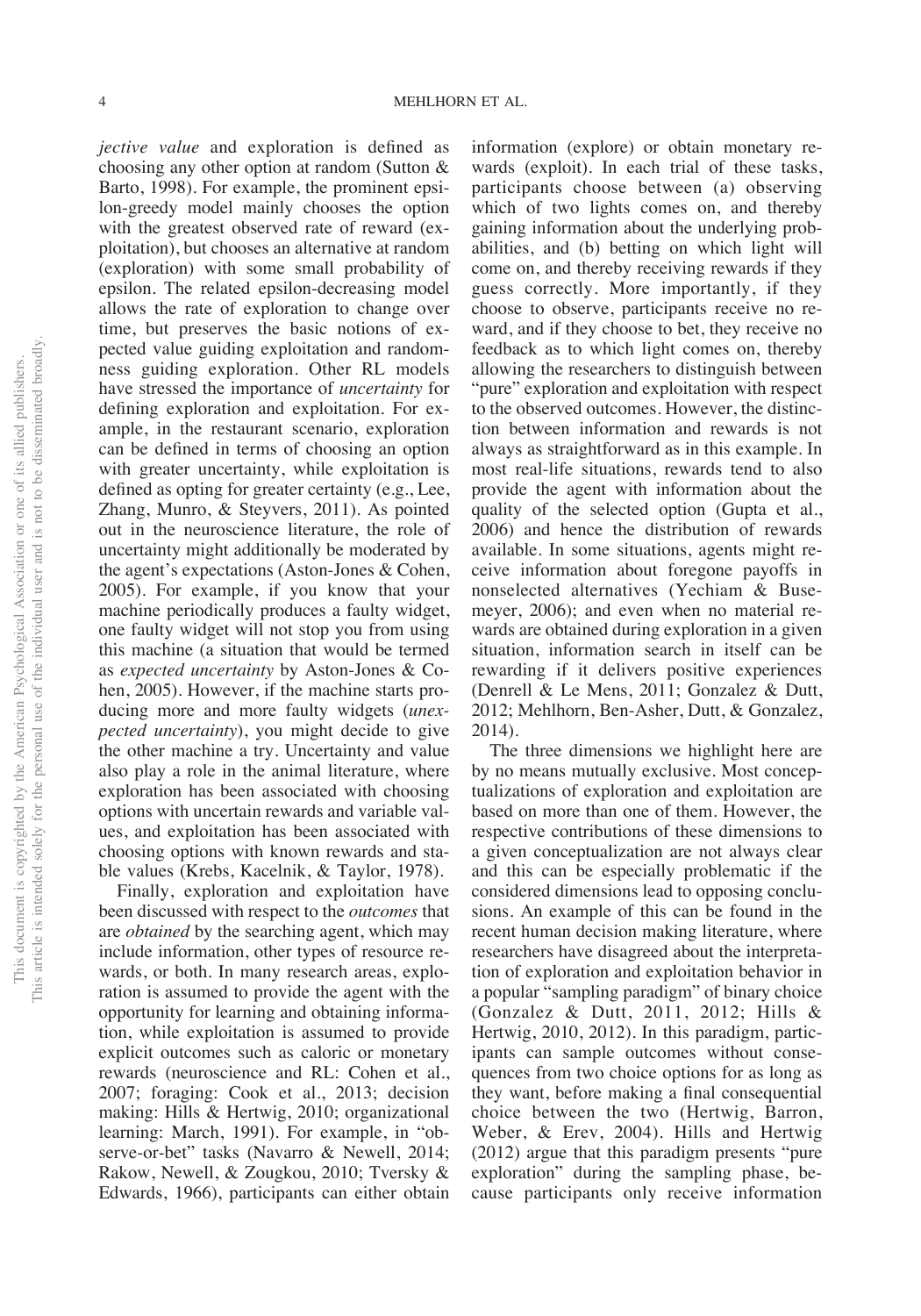while it presents "pure exploitation" at the choice phase because they receive only rewards. In contrast, Gonzalez and Dutt (2012) argue for a gradual transition from exploration to exploitation *within* the sampling phase, because they find a decrease in alternation between the options over the course of sampling. One way of accounting for these two different perspectives on the data is that the first arises from a focus on *obtained outcomes* (information vs. rewards) as the defining dimension, while the second comes from a focus on *behavioral patterns* (which options are being sampled). But the complete picture must include consideration of how a particular search fits into a sequence of searches over time, where rewards from one search may become information to guide later searches and hence influence what is exploration versus exploitation in a particular behavioral pattern (a hierarchical view we return to in the Discussion).

In addition to affecting our understanding of exploratory and exploitative behaviors, assumptions about the underlying dimensions may also influence the nature of the considered tradeoff. For example, a distinction between exploration and exploitation based on *behavioral patterns* places the costs and benefits of staying at a resource versus switching to another one in the spotlight (Charnov, 1976), while a distinction based on *values and uncertainty of the choice options* may switch the focus to value or risk. For example, trading off the risk of exploring a new option with uncertain values against the safety of exploiting the current option with known values might require a balance between risk-seeking and risk-aversion tendencies, which has been studied in humans (Lee et al., 2011) and in animals (Tuttle, Wulfson, & Caraco, 1990). In terms of *obtained outcomes*, an exploration– exploitation tradeoff can be very similar to a tradeoff between speed and accuracy (in humans: Bogacz, Wagenmakers, Forstmann, & Nieuwenhuis, 2010; in animals: Chittka, Skorupski, & Raine, 2009), or accuracy and effort (Payne, Bettman, & Johnson, 1992). This is the case because longer exploration demands more time and effort, but generally leads to more information and, therefore, to better choices (but see Fiedler & Kareev, 2011; Gigerenzer & Gaissmaier, 2011; Hertwig & Pleskac, 2010; and Lee & Corlett, 2003, for a discussion of the less-is-more effect: situations

where less information can be advantageous and, therefore, no tradeoff might exist).

#### **Environmental, Individual, and Social Factors**

The literature points us to at least three types of factors that influence exploration– exploitation behaviors and tradeoffs: *environmental*, *individual,* and *social* factors.

**Environmental factors.** A large number of *environmental factors* influence the way in which exploration and exploitation may or may not trade off. Table 1 provides an overview of such factors, together with exemplary references. In general, exploration is particularly relevant and useful when the resources in the currently selected option are depleted, thereby reducing the value of the current option, or when the agent has insufficient information about the state of alternative options, thereby increasing the value of information search. For example, if resources deplete faster than they replenish, agents may eventually be forced to switch from exploiting the current option to exploring new options (depending on depletion rate, switching costs, agent life span, etc.), while in environments where resources do not deplete, an agent could continue to exploit a selected option indefinitely (Charnov, 1976). At the same time, if agents have sufficient information about the alternatives, because they receive information about foregone payoffs, they might be tempted to reduce exploration (Steiner & Redish, 2014) or show an increased propensity to take risks (e.g., Yechiam & Busemeyer, 2006; Yechiam, Rakow, & Newell, 2015).

The usefulness of exploration further depends on its costs and benefits relative to the costs and benefits of exploitation (and the costs of switching between the two), as well as on the structure and distribution of resources and costs in the environment. For example, animals reduce their foraging efforts as predation risk increases (Verdolin, 2006). In addition, the number of available options and the distribution of their features can lead agents to explore more or less, or even possibly to defer their choice altogether (Fasolo, Hertwig, Huber, & Ludwig, 2009; Scheibehenne, Greifeneder, & Todd, 2010), depending on how they trade off the value of exploitation versus further exploration (Schwartz, 2004) and on their past history of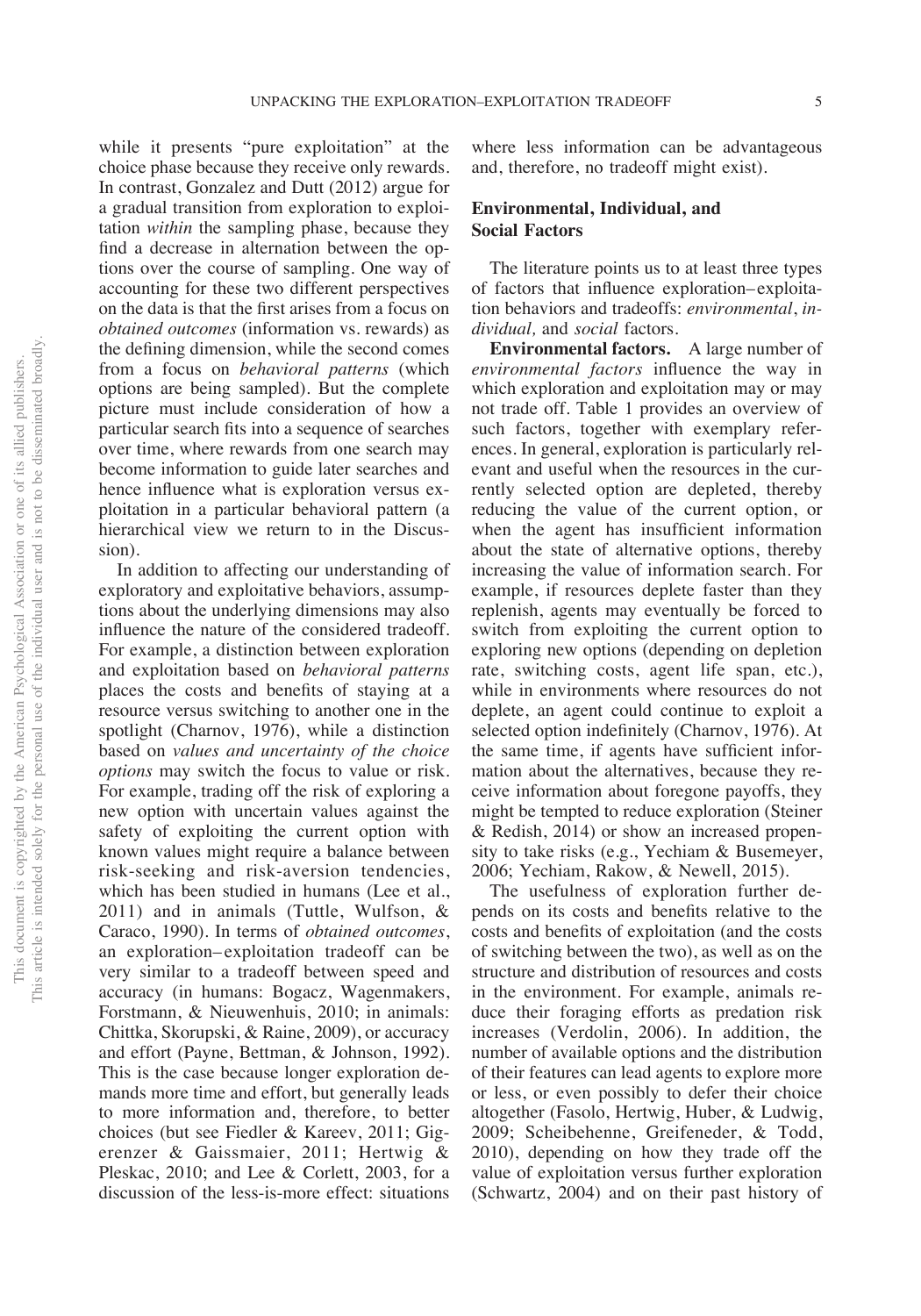#### 6 MEHLHORN ET AL.

Table 1

*Overview of Different Environmental Factors and Examples of Their Relevance for Exploration and Exploitation*

| Factor                                             | Influence on exploration and exploitation                                                                                                                                                                                                                                                                                                                                                                                                                                                                                                                                                                       |
|----------------------------------------------------|-----------------------------------------------------------------------------------------------------------------------------------------------------------------------------------------------------------------------------------------------------------------------------------------------------------------------------------------------------------------------------------------------------------------------------------------------------------------------------------------------------------------------------------------------------------------------------------------------------------------|
| Depletion and<br>replenishment of<br>resources     | Depletion of resources requires switching to new resources, while nondepleting and<br>replenishing resources allow for continuing or resuming exploitation (Charnov,<br>1976).                                                                                                                                                                                                                                                                                                                                                                                                                                  |
|                                                    | Even if patches do not deplete, exploration might be adaptive to increase<br>information and reduce boredom (Cohen et al., 2007).<br>The ratio of depletion relative to replenishment determines the rules foragers should                                                                                                                                                                                                                                                                                                                                                                                      |
|                                                    | use to decide when to leave a patch (Nonacs, 2010).                                                                                                                                                                                                                                                                                                                                                                                                                                                                                                                                                             |
| Available information<br>about the options         | Optimal stopping behavior and search/choice strategies are affected by the available<br>information; ranging from situations with "pure" information/reward for the<br>selected option as in observe-or-bet tasks (Rakow et al., 2010) or the sampling<br>paradigm (Hertwig et al., 2004), over a mixture of information and rewards for<br>the selected option as in multiarmed bandit problems (Gittins, 1979), to a<br>combination of information and rewards for the selected option and information<br>about foregone payoffs in not-selected options (Erev & Barron, 2005; Yechiam<br>& Busemeyer, 2006). |
|                                                    | Foregone payoff information can induce regret and reduce future exploration in rats<br>(Steiner & Redish, 2014).                                                                                                                                                                                                                                                                                                                                                                                                                                                                                                |
|                                                    | People who receive foregone payoff information show a higher propensity to take<br>risks (Yechiam & Busemeyer, 2006; Yechiam, Rakow, & Newell, 2015).                                                                                                                                                                                                                                                                                                                                                                                                                                                           |
| Costs of information vs.<br>value of reward        | The usefulness of exploration and exploitation depends on the costs of exploration<br>as well as the costs of switching between the two (Charnov, 1976).<br>Exploration tends to decrease with increasing costs of search and decreasing values<br>of possible reward (Fu & Gray, 2006; Gigerenzer et al., 2012; Hau et al., 2008).<br>Chipmunks increase the time spent exploring alternatives as the quality of the<br>currently exploited patch decreases (Kramer & Weary, 1991).                                                                                                                            |
|                                                    | Participants tend to switch to noncompensatory decision strategies, which involve<br>less exploration, when costs of information search increase (Bröder, 2000;<br>Newell & Shanks, 2003).                                                                                                                                                                                                                                                                                                                                                                                                                      |
| Structure of the<br>environment                    | Structure can affect the type of exploration, with well-structured environments<br>inviting more controlled, goal-directed exploration (Cohen et al., 2007; Lee et al.,<br>$2011$ .                                                                                                                                                                                                                                                                                                                                                                                                                             |
|                                                    | Different exploration and exploitation behavior is adaptive in patchy environments<br>vs. distributed environments (Hills et al., 2013); e.g., bees make foraging<br>decisions after only a few visits to nearby flowers, likely due to highly<br>autocorrelated distribution of rewards that makes short exploration adaptive<br>(Real, 1992).                                                                                                                                                                                                                                                                 |
|                                                    | Agents explore more or less as a function of the number of available choice options<br>and the distribution of their features (Fasolo et al., 2009; Scheibehenne et al.,<br>2010).                                                                                                                                                                                                                                                                                                                                                                                                                              |
| Probability of "gains" vs.<br>"losses"             | People tend to overexplore in environments containing "rare disasters" and<br>under explore in environments containing "rare treasures" (Teodorescu & Erev,<br>2013).                                                                                                                                                                                                                                                                                                                                                                                                                                           |
|                                                    | Foraging animals reduce their foraging efforts as predation risk increases in their<br>environment (Verdolin, 2006); e.g., female fiddler crabs reduce the amount of<br>mate search in response to increased predation risk (Booksmythe, Detto, &<br>Backwell, 2008).                                                                                                                                                                                                                                                                                                                                           |
| Stability and predictability<br>of the environment | The need for exploration increases with reduced stability/predictability of the<br>environment (neuroscience: Gold & Shadlen, 2007; reinforcement learning:<br>Kaelbling et al., 1996; foraging: Kramer & Weary, 1991).<br>However, if the environment is too dynamic/unpredictable, exploration can become<br>dysfunctional, because obtained information is no longer valid (March, 1991;<br>Todd & Miller, 1999).                                                                                                                                                                                            |

(*table continues*)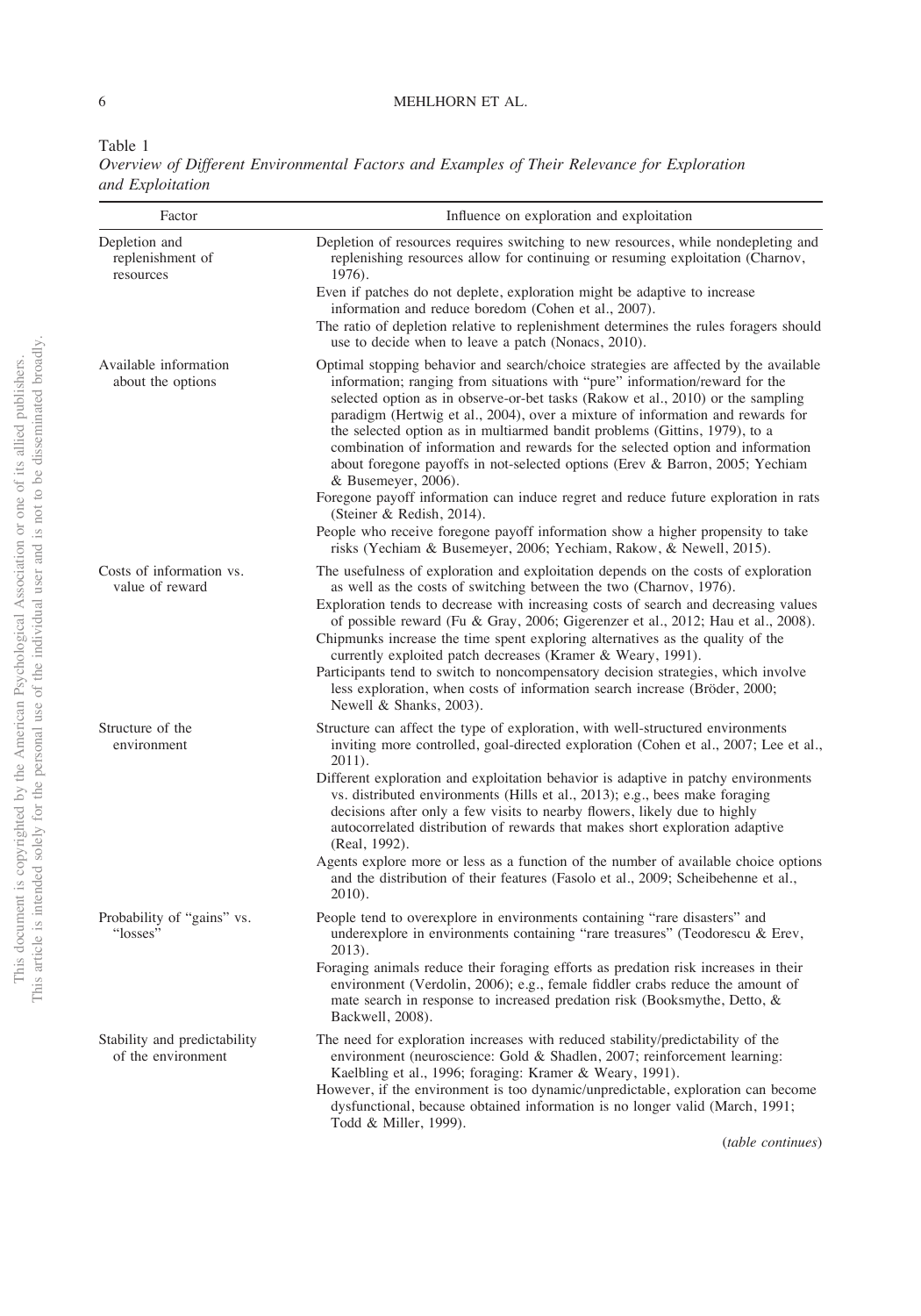| Table 1 (continued) |
|---------------------|
|                     |

| Factor                                          | Influence on exploration and exploitation                                                                                                                                                                                                                                                                                                                                                                                                                                                                                                                                                            |
|-------------------------------------------------|------------------------------------------------------------------------------------------------------------------------------------------------------------------------------------------------------------------------------------------------------------------------------------------------------------------------------------------------------------------------------------------------------------------------------------------------------------------------------------------------------------------------------------------------------------------------------------------------------|
|                                                 | In stable environments, foragers can use simple fixed-time or fixed-number rules to<br>decide when to leave a patch, while more sophisticated rules are needed in<br>dynamic environments (Nonacs, 2010).                                                                                                                                                                                                                                                                                                                                                                                            |
| Shape of underlying<br>payoff distributions     | The payoff distribution affects how much exploration is needed. For example, small<br>samples can be advantageous for unimodal payoff distributions (Hertwig &<br>Pleskac, 2010), while large samples are required to correctly identify a bimodal<br>distribution.                                                                                                                                                                                                                                                                                                                                  |
|                                                 | Animals seem to be sensitive to the shape of the distribution, as suggested by the<br>fact that when a species is beginning to diverge, choosiness of individuals (i.e.,<br>exploration) increases; e.g., in butterflies (Friberg et al., 2008) and fish (Gabor $\&$<br>Ryam, 2001; Rundle & Schluter, 1998).                                                                                                                                                                                                                                                                                        |
| Horizon                                         | Optimal stopping behavior and search/choice strategies are affected by the horizon<br>of a choice problem (Kaelbling et al., 1996); with horizons ranging from finite<br>(where the agent knows there will be <i>n</i> choice-episodes: Lee et al., 2011), to<br>uncertain (where the agent knows there will be somewhere between $n$ and $m$<br>episodes: Seale & Rapoport, 2000), to infinite (where the agent knows there is a<br>probability of any episode being the final one, but the actual number of episodes<br>is neither known nor constrained to fall within any range: Gittins, 1979). |
| Internal (memory) vs.<br>external (environment) | Similar exploration and patch-leaving rules are used in memory and in the<br>environment (Fu & Pirolli, 2007; Hills, Todd, & Goldstone, 2008; Wolfe, 2012).<br>Some characteristics of search behavior are similar for internal and external search<br>tasks (Wilke et al., 2009).                                                                                                                                                                                                                                                                                                                   |

exploration (e.g., with smaller or larger choice sets—Hills, Noguchi, & Gibbert, 2013). Most interestingly, exploration and exploitation do not seem to systematically vary much as a function of whether they occur in internal (i.e., memory) or external environments (e.g., Wilke, Hutchinson, Todd, & Czienskowski, 2009). This might be due to the exaptation of search strategies originally evolved from external search to internal search (Hills, 2006), and relatedly to the fact that the structure of information in memory typically reflects the structure of information in the environment (Anderson, 2007).

**Individual factors.** A variety of *individual factors* can affect an agent's explorative and exploitative behaviors and their tradeoffs. Table 2 summarizes this literature. For example, exploration tends to increase with an agent's cognitive capacity, aspiration level, physical strength, and reduced levels of dopamine. It tends to decrease with age, prior knowledge about the distribution of payoffs, and high current resource levels. While some of these factors are relatively dynamic and can change between different decision situations (e.g., experience with the task at hand and current energy level), others are more stable and persist across situations (e.g., ones' morphology and working memory capacity). An example of individual differences that have been proposed as more stable aspects of exploration/exploitation tendencies is the distinction between "maximizers" and "satisficers," with maximizers searching for more information and being more likely to defer choices altogether (Schwartz, 2004).

**Social factors.** *Social factors* of exploration/exploitation tradeoffs are often overlooked in the human decision making literature (for recent exceptions, see Goldstone, Ashpole, & Roberts, 2005; Phillips, Hertwig, Kareev, & Avrahami, 2014; Schulze, van Ravenzwaaij, & Newell, in press). In natural settings, however, agents rarely act in isolation from others, and exploration– exploitation tradeoffs can be different when considered at the group level than when considered for the individual agent. For example, the organizational learning literature has suggested that it might be easier for an organization to simultaneously balance exploration and exploitation than for an individual (Gupta et al., 2006). Similarly, the investigation of socially foraging species, such as ants, suggests that groups of animals can minimize exploration– exploitation tradeoffs by having the individuals specialize in either exploration or exploitation and working together (Cook et al., 2013). For example, individuals of many bird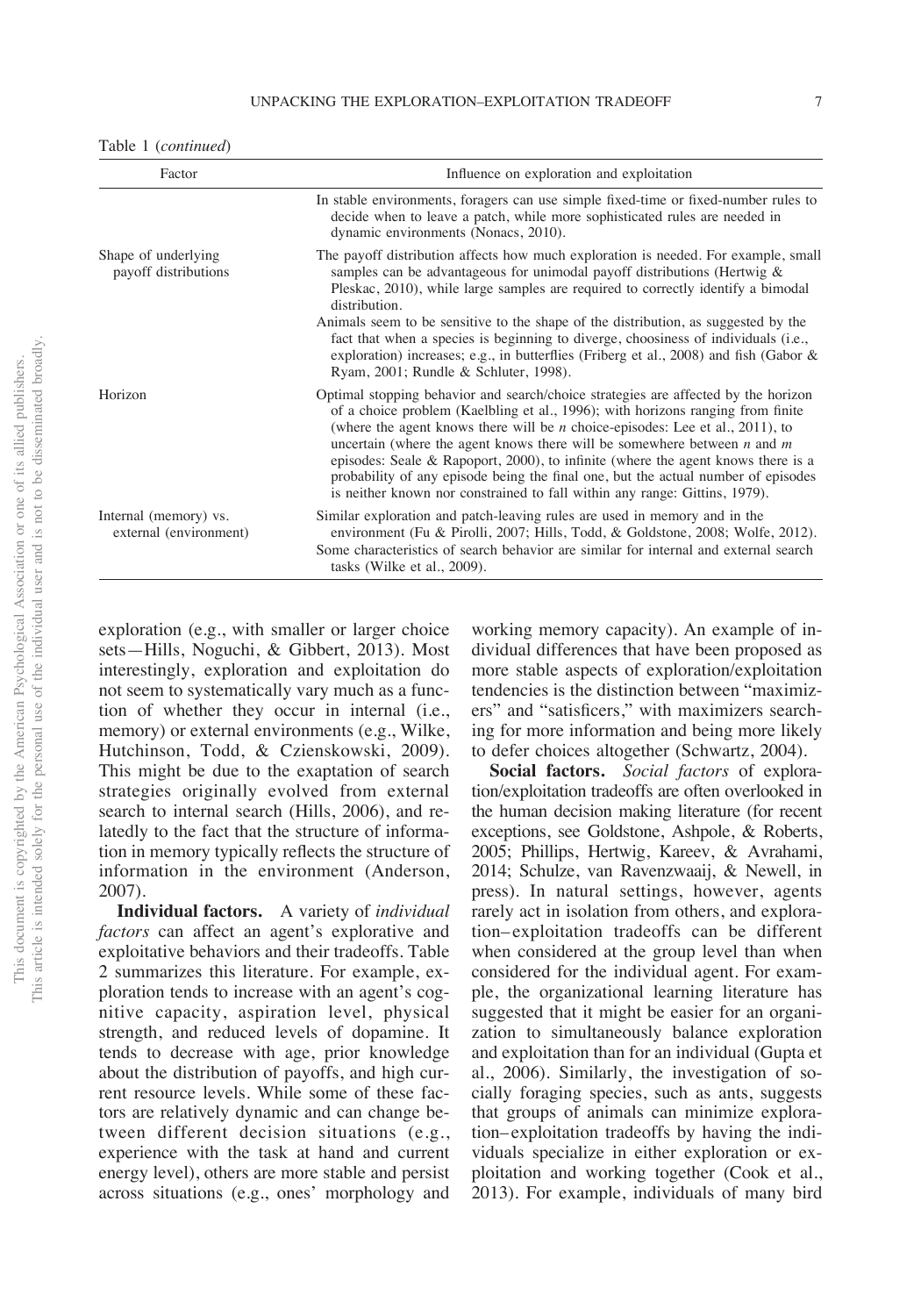#### 8 MEHLHORN ET AL.

| Overview of Different Individual Factors and Examples of Their Relevance for Exploration |
|------------------------------------------------------------------------------------------|
| and Exploitation                                                                         |

Table 2

| Factor                                                                                               | Influence on exploration and exploitation                                                                                                                                                                                                                                                                                                                                                                                                                                                                                                                                                                                                                                                                                                     |
|------------------------------------------------------------------------------------------------------|-----------------------------------------------------------------------------------------------------------------------------------------------------------------------------------------------------------------------------------------------------------------------------------------------------------------------------------------------------------------------------------------------------------------------------------------------------------------------------------------------------------------------------------------------------------------------------------------------------------------------------------------------------------------------------------------------------------------------------------------------|
| Cognitive capacity                                                                                   | Exploration increases with working memory capacity (Hills & Pachur, 2012;<br>Rakow et al., 2008), numeracy, and self-reported ability for rational<br>thinking (Lejarraga, 2010).<br>But low working memory capacity can be adaptive in dynamic environments<br>where outcomes change over time (Brydges, Heathcote, & Braithwaite,<br>2008); when the decision maker relies on "simple" heuristics that require<br>little information, such as the recognition heuristic (Schooler & Hertwig,<br>2005); and when contingencies between decision options need to be<br>detected (Fiedler & Kareev, 2006; Gaissmaier, Schooler, & Rieskamp,<br>2006).                                                                                          |
| Aspiration levels                                                                                    | Higher individual aspiration levels, such as the <i>satisficing threshold</i> (Simon,<br>1990), the <i>decision threshold</i> (Newell & Lee, 2011), or the <i>desired level</i><br>of confidence (Hausmann & Läge, 2008), correspond to more exploration.<br>Self-reported "maximizers" search for more information and have a higher<br>likelihood to defer choice than "satisficers" (Parker, Bruine de Bruin, &<br>Fischhoff, 2007; Schwartz et al., 2002).<br>Mating aspiration levels and resulting exploration decrease with the number<br>of available mates and one's own attraction on the mating market in fish<br>(Borg, Forsgren, & Amundsen, 2006) and humans (Beckage, Todd, Penke,<br>& Asendorpf, 2009; Todd & Miller, 1999). |
| Current state of the individual                                                                      | Increased energy levels reduce the time animals allocate to foraging and<br>increase the time they spent in vigilance to predators (Bachman, 1993;<br>Kotler, Brown, & Bouskila, 2004).<br>Negative energy budgets result in preferences for variable or unknown<br>outcomes (i.e., exploration) and positive energy budgets result in<br>preferences for stable and known outcomes (i.e., exploitation; Bacon et<br>al., 2010; Caraco, 1981; Caraco et al., 1990).<br>Depression can increase exploration (von Helversen, Wilke, Johnson,<br>Schmid, & Klapp, 2011; Blanco, Otto, Maddox, Beevers, & Love, 2013).                                                                                                                            |
| Prior experience and knowledge about<br>environmental and social<br>characteristics of the situation | Prior expectations about risks and payoffs can affect preferences and<br>duration of exploration (Denrell & March, 2001; Gonzalez & Dutt, 2011;<br>Mulder, Wagenmakers, Ratcliff, Boekel, & Forstmann, 2012).<br>Laypeople explore more information than domain experts, because experts<br>know what is relevant (Gigerenzer $\&$ Gaissmaier, 2011).<br>Humans and animals are more likely to defer choice (i.e., neither explore<br>nor exploit) when they have insufficient knowledge (Perry & Barron,<br>2013).                                                                                                                                                                                                                           |
| Morphology                                                                                           | Larger individual Atlantic salmon are more likely to explore than smaller<br>individuals (Armstrong, Braithwaite, & Huntingford, 1997).<br>Use of public information instead of risky personal patch exploration occurs<br>in nine-spined sticklebacks, but not in three-spined sticklebacks; probably<br>because nine-spined sticklebacks are at higher predation risk due to a<br>morphological difference (Coolen, van Bergen, Day, & Laland, 2003).<br>Sensory sensitivity of honey bees is related to foraging task specialization<br>and resource exploitation (Riveros & Gronenberg, 2010).                                                                                                                                            |
| Demographics                                                                                         | Humans may reduce exploration with increased age (Mata, Wilke, $\&$<br>Czienskowski, 2013) and show reduced exploration in girls compared to<br>boys (Slovic, 1966).<br>Humans show individual differences and a change in the discounting of<br>future rewards across their lifespan (Green, Myerson, & Ostaszewski,<br>1999).                                                                                                                                                                                                                                                                                                                                                                                                               |
|                                                                                                      | (table continues)                                                                                                                                                                                                                                                                                                                                                                                                                                                                                                                                                                                                                                                                                                                             |

This document is copyrighted by the American Psychological Association or one of its allied publishers.<br>This article is intended solely for the personal use of the individual user and is not to be disseminated broadly. This article is intended solely for the personal use of the individual user and is not to be disseminated broadly.This document is copyrighted by the American Psychological Association or one of its allied publishers.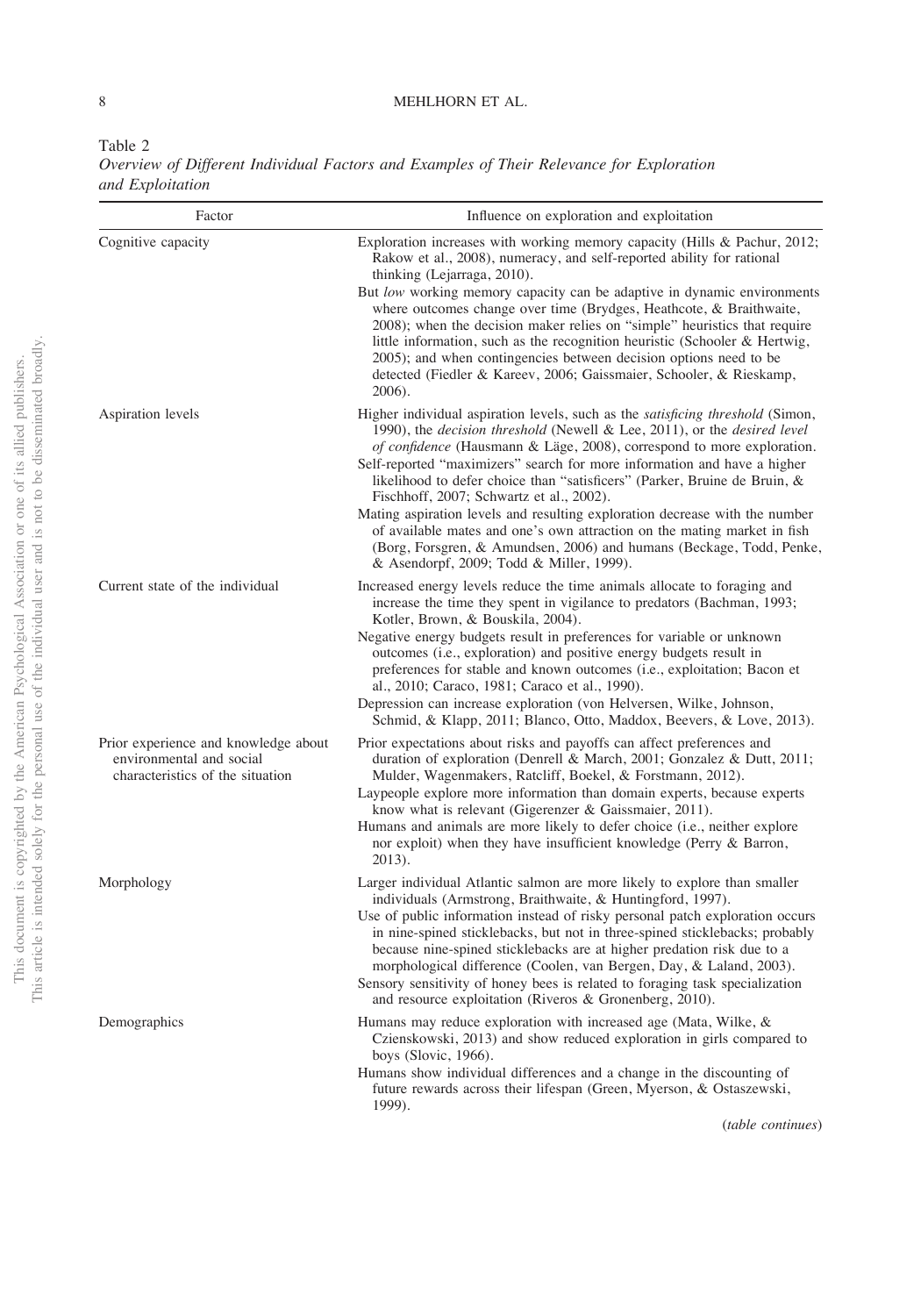|  | Table 2 (continued) |
|--|---------------------|
|--|---------------------|

| Factor                               | Influence on exploration and exploitation                                                                                                                                                                                                                                                                                                                                                                                                                            |
|--------------------------------------|----------------------------------------------------------------------------------------------------------------------------------------------------------------------------------------------------------------------------------------------------------------------------------------------------------------------------------------------------------------------------------------------------------------------------------------------------------------------|
|                                      | There are sex differences in the amounts of exploration and exploitation for<br>many animals; however, the sex doing the most exploring or exploiting is<br>not consistent across species.                                                                                                                                                                                                                                                                           |
| Levels of neurotransmitters hormones | Dopaminergic activity levels are related to interindividual differences in<br>exploratory behavior for animals and humans, with high dopamine<br>associated with little exploration and low dopamine associated with higher<br>levels of exploration (Hills, 2006).<br>Interindividual variation in exploratory behavior in animals has been linked<br>to testosterone levels, but the evidence is mixed (Kellam, Lucas, &<br>Wingfield, 2006; Mutzel et al., 2011). |

species specialize as either "producers," who explore and find their own food, or as "scroungers," who join other birds that have already found food. Changes in the obtained food types or changes in group composition can alter the exploratory behavior of individual birds (e.g., scroungers might act as producers during a temporary absence of other producers from the group) and thereby optimize food intake at the group level (Giraldeau & Lefebvre, 1986).

An overview of factors that affect exploration and exploitation in social settings is provided in Table 3. Two key factors are competition and social information. In general, competition increases the costs of exploration because it cre-

ates the risk that other agents might exploit the reward before you (e.g.,Goldstone et al., 2005; Todd, 2007). Consequently, agents may stop their exploration and switch to exploitation sooner in the presence of competitors. At the same time though, exploration might be especially useful in such competitive situations because it can help the agent to find options that competitors do not or cannot exploit (e.g., leading to dispersal to new resource patches). Availability of social information, in contrast, tends to decrease the costs of exploration because it allows the agent to learn from others' decisions and performances and thereby reduces the need to engage in risky exploratory behavior oneself (Valone, 2007). A third social factor becomes

Table 3

*Overview of Different Social Factors and Examples of Their Relevance for Exploration and Exploitation*

| Factor                                 | Influence on exploration and exploitation                                                                                                                                                                                                                                                                                                                                                                                                                                                                                                                                                                                        |
|----------------------------------------|----------------------------------------------------------------------------------------------------------------------------------------------------------------------------------------------------------------------------------------------------------------------------------------------------------------------------------------------------------------------------------------------------------------------------------------------------------------------------------------------------------------------------------------------------------------------------------------------------------------------------------|
| Competitiveness of the<br>environment  | Animals foraging in groups distribute themselves across patches based on patch profitability<br>and competitive pressure (fish: Godin & Keenleyside, 1984; ducks: Harper, 1982).<br>Exploration is less costly in noncompetitive environments than in competitive environments;<br>e.g., during mate choice in fish (Lindstrom & Lehtonen, 2013) and humans (Todd, 2007;<br>Goldstone, Ashpole, & Roberts, 2005).<br>The presence of competitors reduces information search in the "sampling paradigm"<br>(Phillips et al., 2014).<br>Exploration might be especially useful in competitive environments because it can help the |
|                                        | agent to find a "niche" where he is better adapted than his competitors (Cohen et al.,<br>2007; Schulze et al., in press).                                                                                                                                                                                                                                                                                                                                                                                                                                                                                                       |
| Availability of social<br>information  | Honeybees share information about food-patch quality, thereby reducing others' need for<br>exploration (Biesmeijer & de Vries, 2001).<br>The use of public information can improve the estimation of patch quality and prevent the<br>underutilization of resources (Valone, 1989).                                                                                                                                                                                                                                                                                                                                              |
|                                        | Observing others provides counterfactual information about strategies not yet pursued by<br>oneself (Montague, King-Casas, & Cohen, 2006).<br>Under certain circumstances, the use of public information can be suboptimal and                                                                                                                                                                                                                                                                                                                                                                                                   |
|                                        | misleading (Giraldeau, Valone, & Templeton, 2002).                                                                                                                                                                                                                                                                                                                                                                                                                                                                                                                                                                               |
| Mutual exploration and<br>exploitation | Optimal mate search strategies strongly differ as a function of whether or not mutual search<br>is taken into account (Todd, 2007; Todd & Miller, 1999).                                                                                                                                                                                                                                                                                                                                                                                                                                                                         |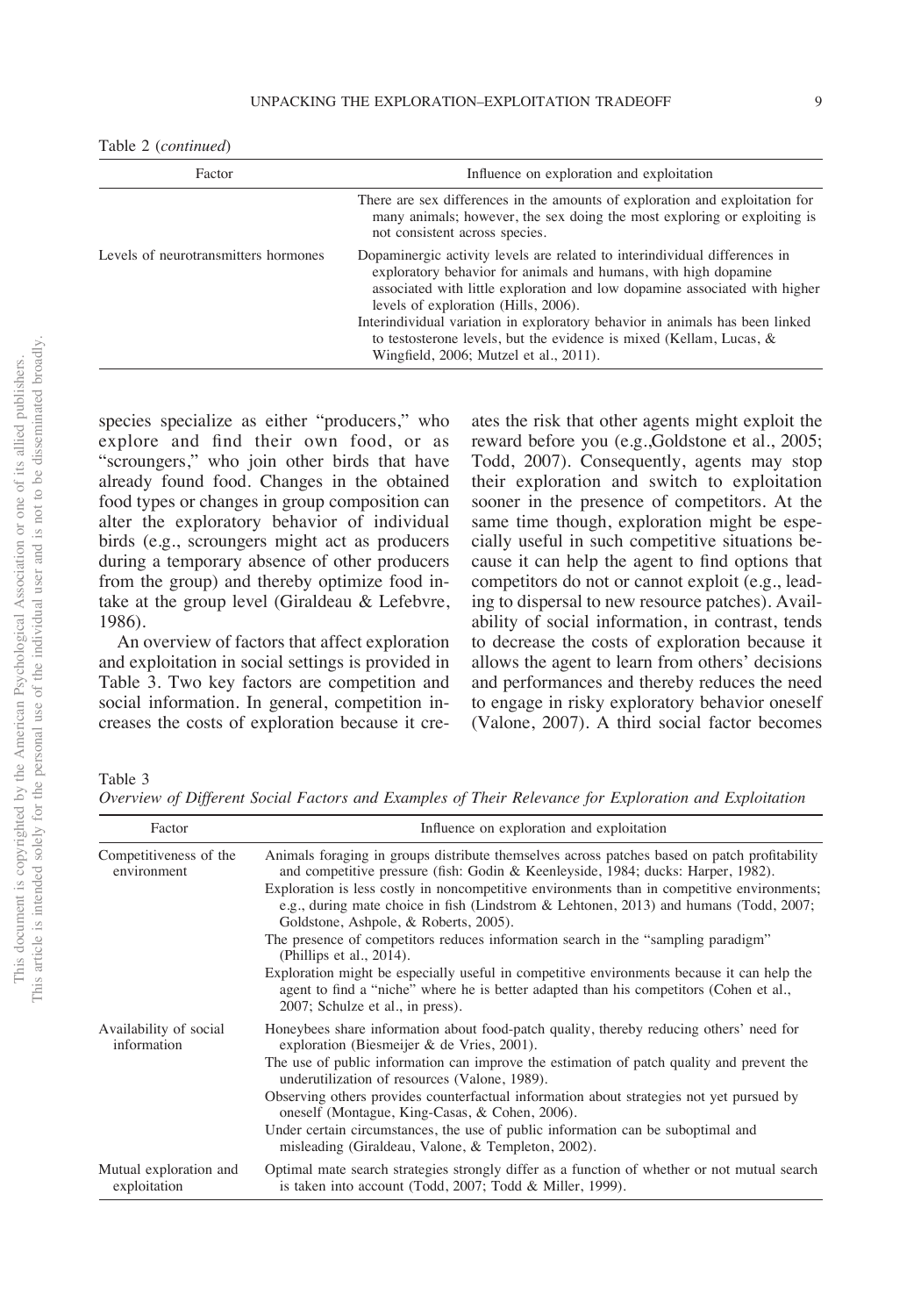relevant if the searching agent must make mutual choices with others who are also exploring (e.g., Todd & Miller, 1999). This factor may be most obvious for mate choice, where an agent's ability to explore or exploit potential mates is often limited by the mate's willingness to engage in such an interaction, but it also plays a role in other situations of mutual search and choice, such as job hunting or apartment search, where two parties must agree for the search to conclude successfully.

**Interactions between factors.** Not surprisingly, factors of the different types interact with one another in multiple ways. Often, this manifests in individual factors interacting with aspects of the environmental structure. For example, a low working memory capacity limits the agent's ability to keep track of obtained information and will therefore be disadvantageous in many exploration scenarios (e.g., Hills & Pachur, 2012): however, it can become adaptive in dynamic environments where rewards rapidly change and where previously learned information is no longer valid at a later point (Fiedler & Kareev, 2006). Another interaction can be seen when maximizers face environments with many options to choose from (e.g., in consumer settings). They tend to engage in longer exploration than satisficers but seem to be less happy with the (objectively better) outcomes, which can lead to further exploration (Schwartz, 2004).

Most importantly, it is not always clear to what extent interindividual differences in exploratory and exploitative behavior are caused by characteristics inherent to the decision maker, as opposed to environmental or social factors. For example, in the human decision making literature, it has been debated whether characteristic alternation patterns during information search are due to individual preferences of the decision maker (Hills & Hertwig, 2012) or due to the distribution of rewards in the environment (Gonzalez & Dutt, 2012).

#### **Spatial and Temporal Scales of Exploration and Exploitation**

A third important issue to understanding exploration and exploitation is represented by the spatial and temporal scale of observation. As we discuss in the subsequent section, what might be considered exploration at one level of observa-

tion could be considered exploitation at another level (cf. Cohen et al., 2007), and consequently, a tradeoff considered at one level might change or even disappear if considered at a different one. This conceptualization is consistent with the continuum idea that we develop in the Toward a Unifying Theory of Exploration– Exploitation Tradeoffs section and also reinforces the notion that the level of abstraction from which the 'tradeoff' is observed can often define whether an agent is interpreted as making a distinct choice between the two types of behavior.

**Spatial scale.** To illustrate the importance of spatial scale, consider the foraging hummingbird. According to foraging theory, "what the forager does from the point it enters a patch to when it leaves is its 'patch exploitation' behavior" (Nonacs, 2010, p. 683). But at what level do we define the "patch"? At a very broad level, a whole meadow full of different clumps of flowers might be considered a patch, and the bird would be considered to exploit as long as it stays in the meadow. At a much finer level, a single clump, or even a single flower, could constitute a patch. Remaining at the flower would then be considered exploitation, while switching between flowers could be seen as exploration. As this example shows, our understanding of a situation again depends on the considered conceptual dimensions of exploration and exploitation. Scale is particularly relevant for the classification of *behavioral patterns*. If we instead consider other dimensions, such as the *obtained outcomes*, even the exploitation of a single flower has an exploratory component, because in addition to caloric rewards, the bird obtains information relevant to this flower and others nearby. (Note that if the environment is not patchy but rather resources are divided uniformly, scale may matter less and the searcher may not switch between exploration and exploitation; Hills, Kalff, & Wiener, 2013.)

These ideas on spatial scale are further explored in Figure 1, where we illustrate three exemplary spatial levels for the scenario of human mate search. The broadest level, Level 3, consists of all groups of potential partners; Level 2 consists of a selected group of particularly interesting people; and Level 1 consists of one particular person. Depending on the conceptual dimensions being considered, both ex-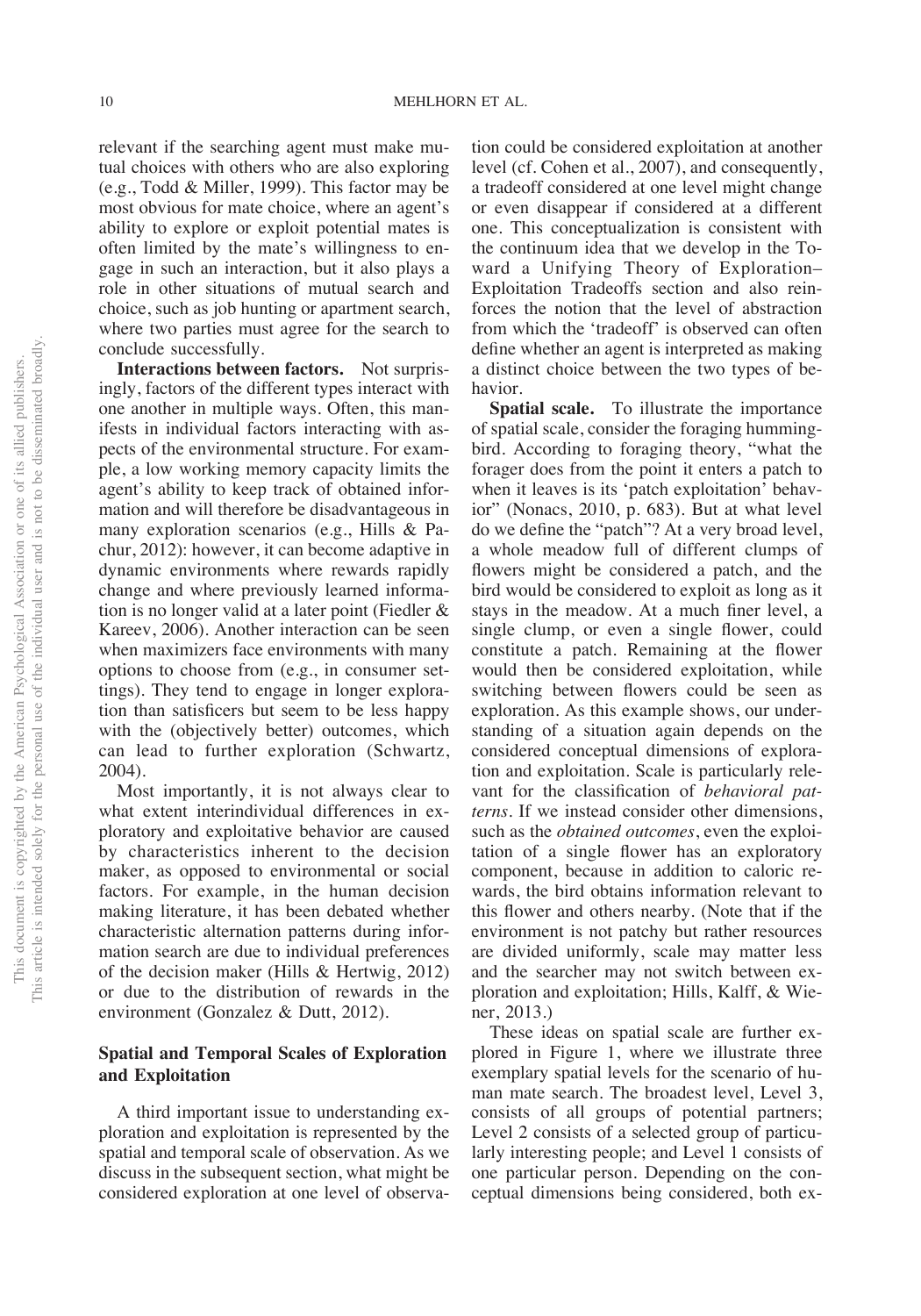

*Figure 1.* Illustration of human mate search at different levels. At the broadest level, one might consider groups of potential partners; while, at the narrowest level, one might consider one particular individual. Within each level, behavior can be explorative and exploitative.

ploration and exploitation might occur at each level. For example, an agent can search for information about groups of people or about a single person (see Saad, Eba, & Sejean, 2009 for a formal model of this idea of nested mate search across and within potential partners). Similarly, the agent can "exploit" the benefits by dating different partners in a select group or by being married to one spouse. A differentiation between exploration and exploitation might occur in the transition between different levels. While "downward" transitions to larger groups mark a broadening focus that is often associated with exploration (e.g., getting divorced and starting to look for a new partner), "upward" transitions mark a narrowing focus often associated with exploitation (e.g., deciding to stop search and get engaged).

The relevance of the spatial scale for transitions between exploration and exploitation has been prominently demonstrated in the optimal foraging literature, where research investigates how agents make appropriate global decisions between locally depleting resource patches (Charnov, 1976; Stephens & Krebs, 1987). Such local-to-global transitions are not exclusive to foraging animals, but also occur in human memory search (Hills, Jones, & Todd, 2012). The role of spatial (and temporal) scales has also received attention in literature on habitat selection, which is concerned with how agents, such as grazing animals, select resources (Mayor, Schneider, Schaefer, & Mahoney, 2009). Some relevant conclusions here are that the scale of measurement affects the interpretation of results, that habitat selection (and thereby exploration– exploitation transitions) cannot simply be extrapolated across scales, and that different species select habitat at different scales (Mayor et al., 2009).

In combination with the considered conceptual dimensions, scale of measurement can affect our interpretation of exploration and exploitation situations. While some tradeoffs might change as a function of the considered scale as we discuss in more detail below, others might "scale" between different levels (e.g., explore between single partners vs. explore between groups of people). Moreover, scale becomes less relevant for the classification of some types of foraging behavior that are described as random walks with variable step size drawn from a scale-free distribution, known as Lévy walks or Lévy flights. These proposed Lévy foraging processes generate behavioral patterns that look the same on any scale, with no sensitivity to (or memory of) whether or not resources are actually found in a particular location and hence no clear distinction between exploration and exploitation. As such, they stand in contrast to area-restricted search mechanisms that switch gradually between exploita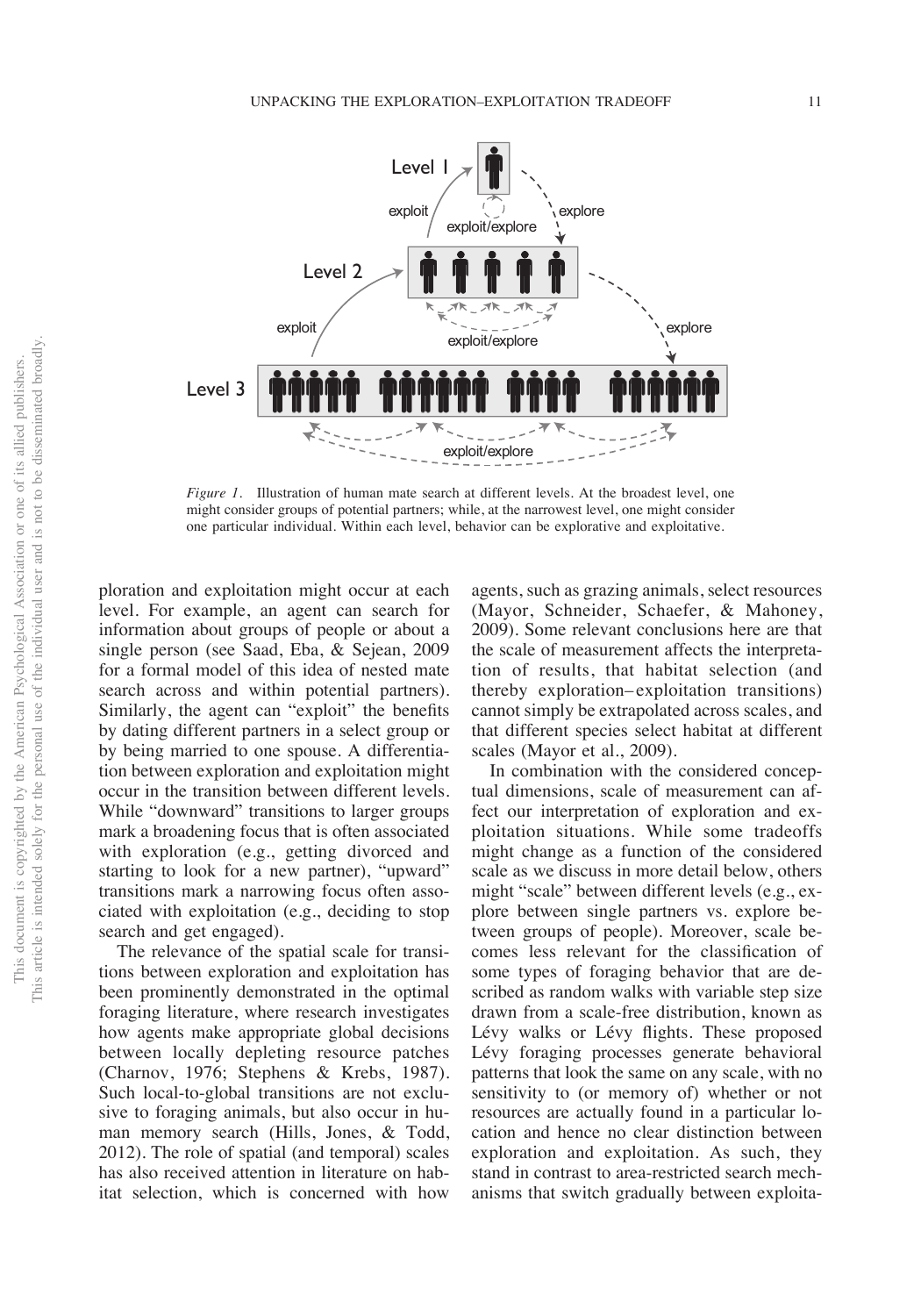tion and exploration as resources are found. The prevalence and adaptive performance of both mechanisms is under debate (Benhamou, 2007; Hills et al., 2013; Humphries & Sims, 2014).

**Temporal scale.** Much like for spatial scale, an agent's decisions can be described and understood on different temporal levels. At the finest, most local (short-term) level, only one single decision might be considered, while at the broadest, most global (long-term) level, all decisions over the agent's lifetime might be taken into account. Temporal scale is especially important for the classification of a behavior as exploratory or exploitative with respect to an agent's *behavioral patterns*, because such patterns can only be observed over time. However, the temporal scale can also be relevant on other conceptual dimensions. For example, while an agent might seem to choose randomly between options when observed on a short-term time scale, a longer-term scale might reveal that the agent follows an elaborate search strategy with respect to the options' *values* or *outcomes*. Temporal scale is also important in situations with a more gradual transition between exploration and exploitation, as the considered time window can determine whether a behavior within that window will be characterized as explorative, exploitative, or both.

An interesting demonstration of the relevance of temporal scale has been provided by Vul, Goodman, Griffiths, and Tenenbaum (2009). Using a Bayesian ideal observer model, they tested to what extent a suboptimal solution to a tradeoff at one level can be optimal at another level. They showed that exploring too little information to make the right choice in the current situation (i.e., suboptimal behavior on a local time scale) can maximize the number of exploitative decisions a person can make in the long run and thereby optimize behavior on a global scale.

The temporal scale is furthermore relevant for the agent's ability to learn. Over time, the information and rewards obtained in single decisions will affect the agent's expectations, behavior, and even the availability of resources in the future (Gold & Shadlen, 2007). A formal demonstration of the interrelatedness of choices through learning over time comes from Denrell and March (2001), whose "hot-stove effect" shows how previous negative experiences with an option can bias agents against selecting this

option in the future. This connects to the broader issue of how agents learn to make appropriate transitions between exploration and exploitation. While people appear to be adept at learning this in some situations (Gupta et al., 2006; Sang, Todd, & Goldstone, 2011), they seem to miss relevant patterns in others (e.g., Hutchinson, Wilke, & Todd, 2008, whose participants did not learn the relevant structure of the patchy environment they were searching in).

Finally, temporal scale is related to the "horizon" of a choice sequence. In many situations, decision makers do not know how often they will make a similar choice in the future, thereby making it particularly difficult to weigh the costs and benefits of gathering information against obtaining rewards. In the RL literature, such situations are called "infinite horizon" problems (where the horizon may also be indefinite or unknown) in contrast to "finite horizon" problems, such as the restaurant choice scenario from our introduction (Kaelbling, Littman, & Moore, 1996). Uncertainty about the horizon has also been introduced in some behavioral search tasks, rendering them more ecologically realistic. For example, Seale and Rapoport (2000) introduced variability into the length of search in the secretary problem, and Hutchinson et al. (2008) kept participants from knowing how long they would be performing patch leaving search. As this literature shows, (optimal) exploration– exploitation behavior can differ considerably between horizons, thereby making the horizon an important factor for understanding exploration– exploitation tradeoffs (see also Table 1).

**Scale and the avoidance of a tradeoff.** As suggested by the literature reviewed so far, some tradeoffs might change when considered at different scales, while others remain consistent. But can tradeoffs also disappear at some scales? On a local scale, agents might be able to sidestep having to make an active tradeoff between exploration and exploitation by avoiding making a decision altogether in the current situation. Several decision-avoidance phenomena have been described in humans (Anderson, 2003) and animals (e.g., Aw, Vasconcelos, & Kacelnik, 2011; Hill, Hollis, & Wells, 2001; Perry & Barron, 2013). Perhaps the strongest argument for tradeoff avoidance is found in *choice deferral* in humans (Dhar, 1996), where decisions are postponed or refused altogether. A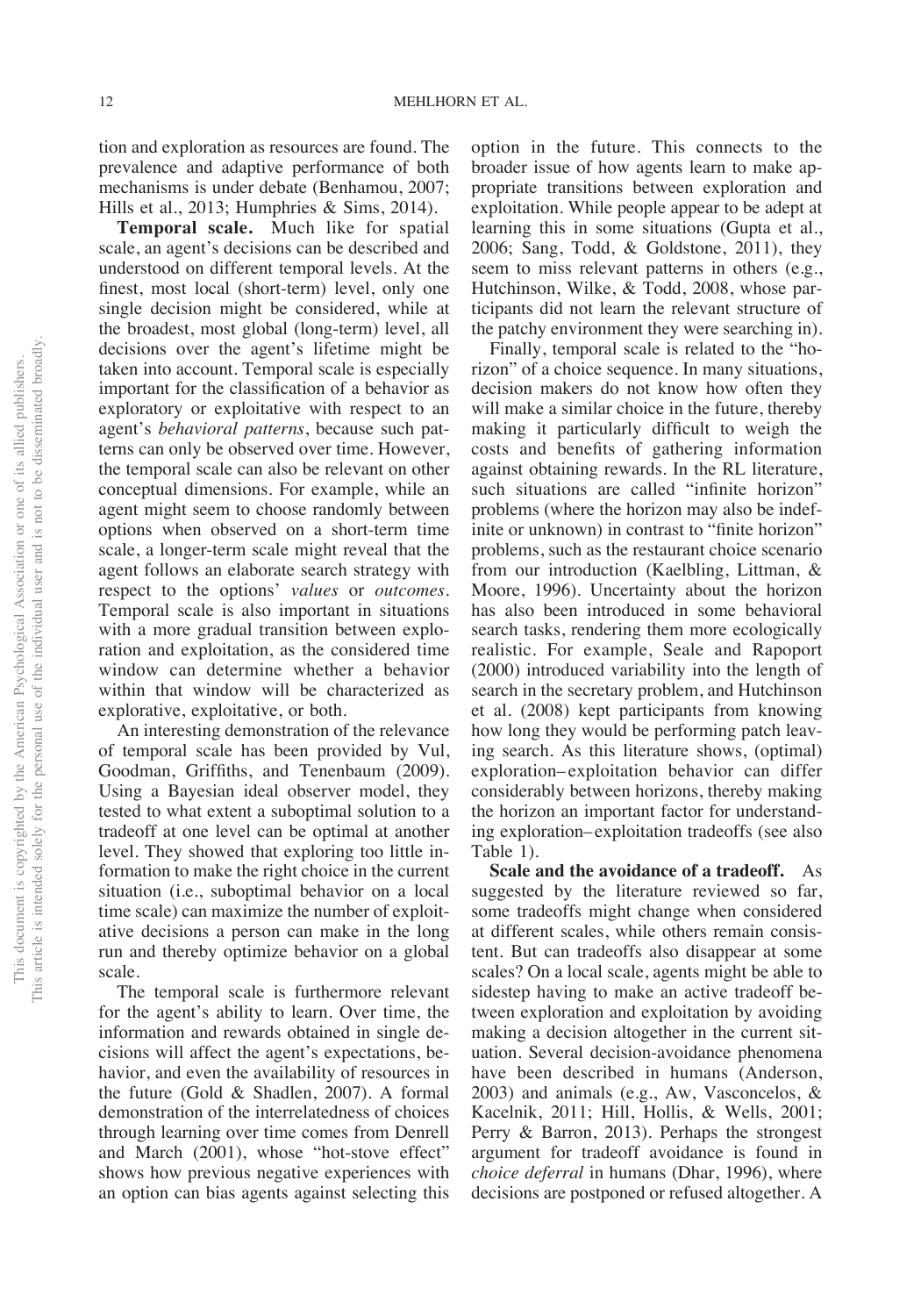related phenomenon of *opting out* of a decision has been reported in the animal literature, where animals ranging from nonhuman primates to dolphins, dogs, rats, and honeybees have been shown to refuse a potentially consequential decision in light of insufficient information (Perry & Barron, 2013). On a narrow scale, such choice deferrals might indeed represent a form of tradeoff-avoidance (Luce, 1998) because the agent decides to neither explore nor exploit. However, a tradeoff might reappear as soon as a broader scale is considered, for example, revealing that the choice was deferred in the current situation in order to search for more information elsewhere that can be used to guide decisions in later situations.

The *status quo bias* (Samuelson & Zeckhauser, 1988), *omission bias* (Ritov & Baron, 1992), and *default heuristic* (Johnson & Goldstein, 2003) refer to situations in which people prefer options that cause no change in the state of the world or which require no overt action on the decision maker's part. A related phenomenon from the foraging literature is *flower consistency*: Once bees have learned about one species of flower, they tend to stick with it, even if other types of flowers would be more rewarding (Hill et al., 2001; Hill, Wells, & Wells, 1997). Another related phenomenon in animals and humans is the *sunk cost effect* (also known as the Concorde fallacy), where an agent sticks to an option where it had previously invested resources even though it would be better to abandon that option and explore alternatives (in humans: Arkes & Ayton, 1999; in starlings: Aw et al., 2011). Similarly, *learned helplessness* can be seen as avoiding exploration in favor of the current unsatisfactory situation (Teodorescu & Erev, 2014). Finally, *inaction inertia* (Tykocinski & Ortmann, 2011) refers to the tendency to omit action when a similar and more attractive opportunity has been foregone (e.g., not buying a particular pair of shoes now because you had seen it earlier at a much-reduced price). Again, all of these phenomena might be interpreted as avoiding having to consider a tradeoff in the near term by adopting a choice (or no choice) already made, but on a longer scale, they can be interpreted as exploring what happens when the default (or no) choice is made or exploiting the outcome of that default (or no) choice.

Another way of escaping or at least reducing a tradeoff between exploration and exploitation might be to do both types of search at the same time. As described above, at a larger social scale, different individuals can specialize in either exploration or exploitation, and thereby at least reduce exploration–exploitation tradeoffs at the group level (Cook et al., 2013; Gupta et al., 2006). Whether or not tradeoffs can be avoided completely, and whether or not an individual human can similarly use parallel internal processes of exploration and exploitation remains to be determined (cf. Herzog & Hertwig, 2009).

#### **Toward a Unifying Theory of Exploration–Exploitation Tradeoffs**

The literature review and synthesis presented earlier illustrates the conceptual and measurement difficulties surrounding exploration, exploitation, and their tradeoffs. In the remainder of the paper, we identify and discuss elements that need to be considered in future theories and models to attempt a more comprehensive account and unification of the many facets of exploration and exploitation.

#### **An Exploration–Exploitation Continuum**

A main conclusion from the different conceptual dimensions discussed above is that exploration and exploitation do not necessarily represent qualitatively distinct behaviors that need to be traded off against each other, nor is it necessarily best to consider these behaviors as explicit choices. The interpretation of choice and behavior often depends on the scale of observation. While many conceptualizations of the tradeoff assume a binary distinction, recent reviews argue that exploration and exploitation might be better understood as end points of a continuum (Cohen et al., 2007; Gupta et al., 2006). This idea of a continuum seems to be in line with our synthesis of the conceptual dimensions. As shown in Figure 2, within each dimension, it is possible to consider situations at the end points of a continuum, where behavior can be described as "pure" exploration or "pure" exploitation. With respect to *behavioral patterns*, an agent on the extreme ends of the continuum might constantly switch between options (exploration) or might remain at one op-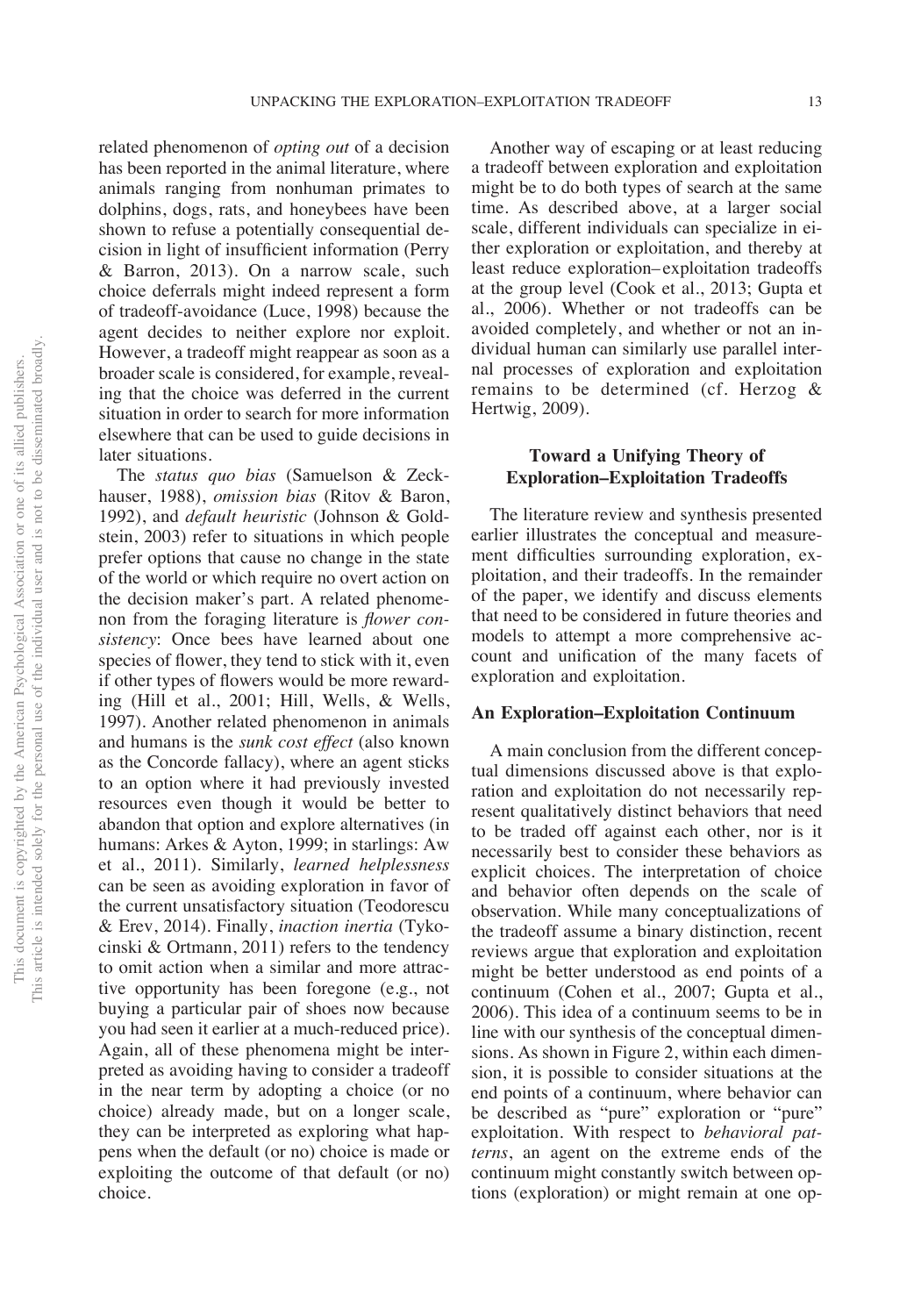

*Figure 2.* Illustration of an exploration–exploitation continuum for three conceptual dimensions: behavioral patterns of the agent, values and uncertainty related to the choice options, and obtained outcomes.

tion over time (exploitation). For example, a hummingbird could frequently move between patches of flowers or stay within one patch. With respect to *values and uncertainty*, the agent might choose an option with unknown or low subjective values and high uncertainty (exploration), or an option with high subjective values and low uncertainty (exploitation). For example, a car buyer could look at a fancy car they had never heard about before or at the new version of their less exciting, but reliable previous model. Finally, with respect to *obtained outcomes*, the agent might choose an option from which they obtain information but no actual rewards (exploration) or an option that gives rewards but no information (exploitation), as in the "observe-or-bet tasks" described above.

Although it is thus possible to think of situations at the end points of the exploration– exploitation continuum, many situations fall in between the extremes. The hummingbird might alternate more or less frequently between patches, the car buyer might look at cars with medium subjective values and uncertainty, and participants in an experiment might receive feedback information and rewards in a given trial. According to this continuum perspective, an agent can engage to some extent in both exploration and exploitation at each given point in time. Our ability to judge where a given action lies on this continuum could be improved by considering more than one conceptual dimension. Think again of the foraging hummingbird. When feeding from a flower, the bird obtains information about the flower's quality and its caloric rewards, thereby rendering exploration and exploitation virtually indistinguishable on the dimension of *obtained outcomes*. However, if it alternated frequently between patches of flowers or if it had a high uncertainty about a selected patch's quality, its behavior would likely be considered as exploratory (Bacon, Hurly, & Healy, 2010).

#### **Transitions Between Exploration and Exploitation**

A potential continuum between exploratory and exploitative behaviors is directly related to the question of how agents transition between these behaviors. Two kinds of transitions are most commonly addressed in the tradeoff literature, and research often focuses on tasks that emphasize one or the other (cf. Sang et al., 2011). The first is a transition from exploration to exploitation, such as ant colonies exploring options for a future nest site and then settling at a site (Pratt & Sumpter, 2006), travelers exploring alternative routes before deciding to take one (Fu & Gray, 2006), participants sampling from different options before deciding to choose one (Hertwig et al., 2004), or an employer interviewing potential candidates for a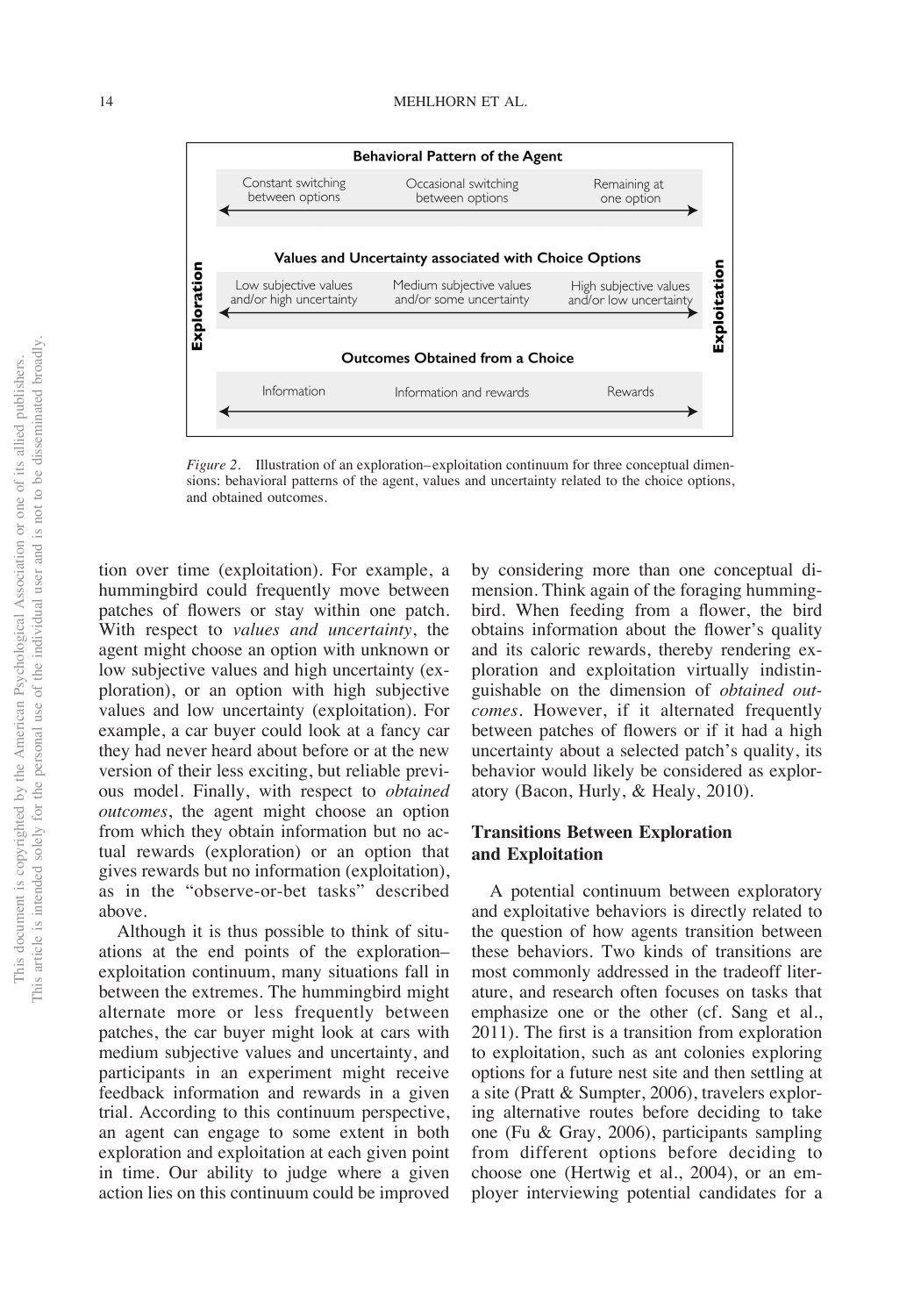job as in the well-known secretary problem (also see Ferguson, 1989 for other types of optimal stopping problems). The second transition goes in the opposite direction, from exploitation to exploration. Examples include a scientist abandoning their current research topic and deciding to explore new ideas (Cohen et al., 2007), an animal such as a hummingbird or a chipmunk leaving its current patch of food to search elsewhere (Kramer & Weary, 1991), or a person giving up on retrieving information about a particular topic in favor of attempting to retrieve information about other topics, either from memory (Hills et al., 2012) or from the world, including online (Fu & Pirolli, 2007; Pirolli & Card, 1999). As we will discuss now, those two directions might require very different kinds of tradeoffs.

During an *exploration to exploitation tradeoff*, the agent faces the question of how long to continue exploration and thereby increase the amount of information obtained, and when to switch to exploitation and thereby increase the chance to obtain actual rewards. A variety of models have been developed for this tradeoff in many different contexts. They range from the idea of satisficing (Simon, 1990) and derived Bayesian satisficing models (Fu & Gray, 2006) to sequential heuristic models of optimal stopping (Seale & Rapoport, 2000), mutual mate choice (Todd & Miller, 1999), Bayesian optional stopping models (Edwards, 1965), Bayesian observer models (Vul et al., 2009), the accumulation of evidence to a threshold criterion (Busemeyer & Townsend, 1993; Ratcliff, 1978; Vickers, 1979), and models based on cognitive architectures for dynamic decision making (Gonzalez & Dutt, 2011; Gonzalez, Lerch, & Lebiere, 2003)

During an *exploitation to exploration tradeoff*, the agent faces the question of how long to continue exploiting a current option and thereby obtain its rewards, and when to switch to exploring alternatives and thereby increasing the chance to find potentially better options elsewhere. Perhaps the most prominent model of this tradeoff, the *marginal value theorem* (MVT; Charnov, 1976), comes from the foraging literature where research has long attempted to formalize optimal behavior (Stephens & Krebs, 1987). It proposes that foragers should abandon the exploitation of a food patch as soon as its expected rate of future reward falls below

the expected rate of reward in the environment as a whole. It has been successfully applied not only to animal foraging (Pleasants, 1989), but also to human information search on the Internet (Pirolli & Card, 1999), in memory (Hills et al., 2012), and in visual displays (Wolfe, 2013).

A third major variant of the tradeoff has been discussed for situations without a clear direction for the transition. For example, March (1991) describes exploration– exploitation tradeoffs in the organizational context, which require a constant balance of both exploratory and exploitative tendencies. Perhaps the most prominent model of such a balance is provided by the Gittins Index (Gittins, 1979). It predicts whether a decision maker should exploit or explore for each point in time. The index is based on a formal analysis of multiarmed bandit problems and represents a useful benchmark for the analysis of a variety of behaviors, ranging from humans playing ultimatum games (Brenner & Vriend, 2006) to birds (great tits) sampling different food sources or committing to the most profitable one (Krebs et al., 1978).

**Gradual transitions.** The variations of the tradeoff discussed so far share the underlying assumption that the transition between exploration and exploitation is marked by a qualitative "switch" from one behavior to the other. However, as illustrated in our discussion of exploration– exploitation continua, a qualitative distinction between the behaviors is not always easy to determine or it might not even exist in some situations. Instead, the behaviors can occur concurrently or agents can gradually transition over time. Perhaps the most detailed investigation of such a gradual transition is provided in the foraging literature on area-restricted search, which has shown that foragers tend to shift gradually from exploitation, marked by small "steps" with high-angle turns when resources have been found, to exploration, marked by larger straighter steps as resources are no longer found (Bell, 1991; Hills, 2006).

Further evidence suggesting a gradual transition between exploration and exploitation comes from the neuroscience literature. Aston-Jones and Cohen (2005) have associated the transition with patterns of release of the neurotransmitter, norepinephrine, from the locus coreolus (LC), namely, spikes of release with exploitation (phasic mode of LC) and constant levels of release with exploration (tonic mode of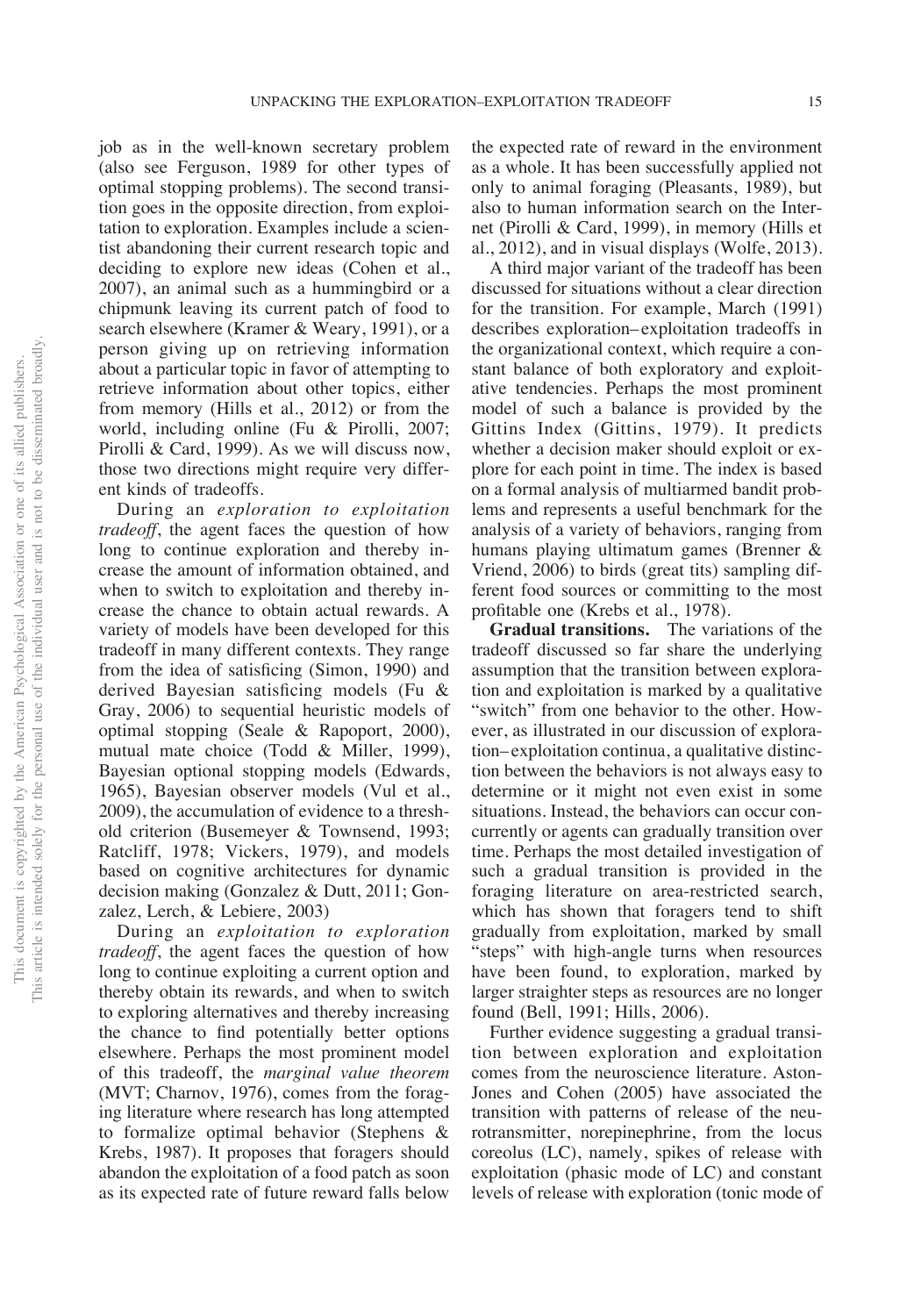LC). Finally, a gradual transition between exploration and exploitation is also assumed in many formal models, such as the RL models and the epsilon-decreasing rule discussed above (Sutton & Barto, 1998) or the instance-based learning model of binary choice (Gonzalez & Dutt, 2011).

**Nonstraightforward transitions.** Finally, the issue of transition is further complicated by the fact that even if a qualitative switch between exploration and exploitation can be determined, the two behaviors do not always follow one another in a straightforward manner. For example, there are situations where agents exploit an option without any prior exploration. This can be the case if a bird needs to consume calories as soon as possible because it is on a negative energy budget (Caraco et al., 1990), or if a female lizard initially chooses indifferently between mates and thereby increases its chance for offspring (Laloi, Eizaguirre, Fédérici, & Massot, 2011). Even though rewards in those examples are accompanied by obtained information, the agents' primary goal is to exploit the rewards in order to fulfill some basic need (food, mating) and, thus, even though the choice is made randomly, it can be considered as exploitative.

Another example of a nonstraightforward transition is presented by situations where agents continue to explore after having made an exploitative decision. For example, after the initial mating, the lizards just mentioned continue searching for potentially better mates; chipmunks devote some of their foraging time to finding and assessing alternative feeding sites even after having chosen a site (Kramer & Weary, 1991); and car buyers continue to read advertisements even after they buy a particular car (Engel, 1963; see also Gigerenzer, Dieckmann, & Gaissmaier, 2012, for more on searching for further information beyond what is necessary to make a quick decision). Although this kind of transition is rarely considered in the investigation of exploration– exploitation tradeoffs, there are several reasons why agents might engage in exploration beyond exploitation: It provides information about foregone payoffs for alternatives that were not chosen and, thereby, can increase one's chance to make better exploitative choices in the future, especially in dynamically changing environments (Kramer & Weary, 1991); it can help to reduce

regret (Ritov & Baron, 1995) or cognitive dissonance (Festinger, 1957); and exploration itself can be rewarding (Denrell & Le Mens, 2011).

#### **The Role of Agents' Goals**

A final important conclusion from our synthesis of the literature points to the role of an agent's goals in the exploration– exploitation process. As we will show, goals cannot only affect whether behavior is considered as exploration and exploitation, but also how agents address a possible tradeoff between these behaviors and how a behavior is interpreted by an external observer.

An important distinction in the exploration– exploitation literature is made between random and goal-oriented exploration. Several theories, such as the RL models, assume that agents choose randomly between options during exploration (also see the explorative sampler model from Erev, Ert, & Yechiam, 2008). According to this assumption, seemingly random choices will be classified as exploration, while any goaldirected behavior will be classified as exploitation. The idea of random exploration is contrasted by the idea that exploration itself can also be goal-oriented and follow a higher-level strategy (cf. Cohen et al., 2007). Higher-level goals during exploration can be related to any of the conceptual dimensions discussed above. For example, agents can have goals based on specific search strategies or heuristics, which result in characteristic *behavioral patterns* (Gigerenzer & Goldstein, 1996; Hills & Hertwig, 2010). They can have goals based on experiences with or hypotheses about the *values* of explored options (Denrell & March, 2001; Mehlhorn et al., 2014; and Rakow, Demes, & Newell, 2008, respectively). Or they can have goals related to the maximization of *obtained reward*, resulting in extended information search (Hau, Pleskac, Kiefer, & Hertwig, 2008). Due to the similarities between goal-oriented exploration and exploitation, some researchers have suggested that goal-directed behaviors during exploration may rely on mechanisms similar to those required for exploitation (Cohen et al., 2007; Gonzalez & Dutt, 2011). However, the goals of exploration and exploitation are not always identical. In general, goals during exploration tend to be more focused on obtaining information and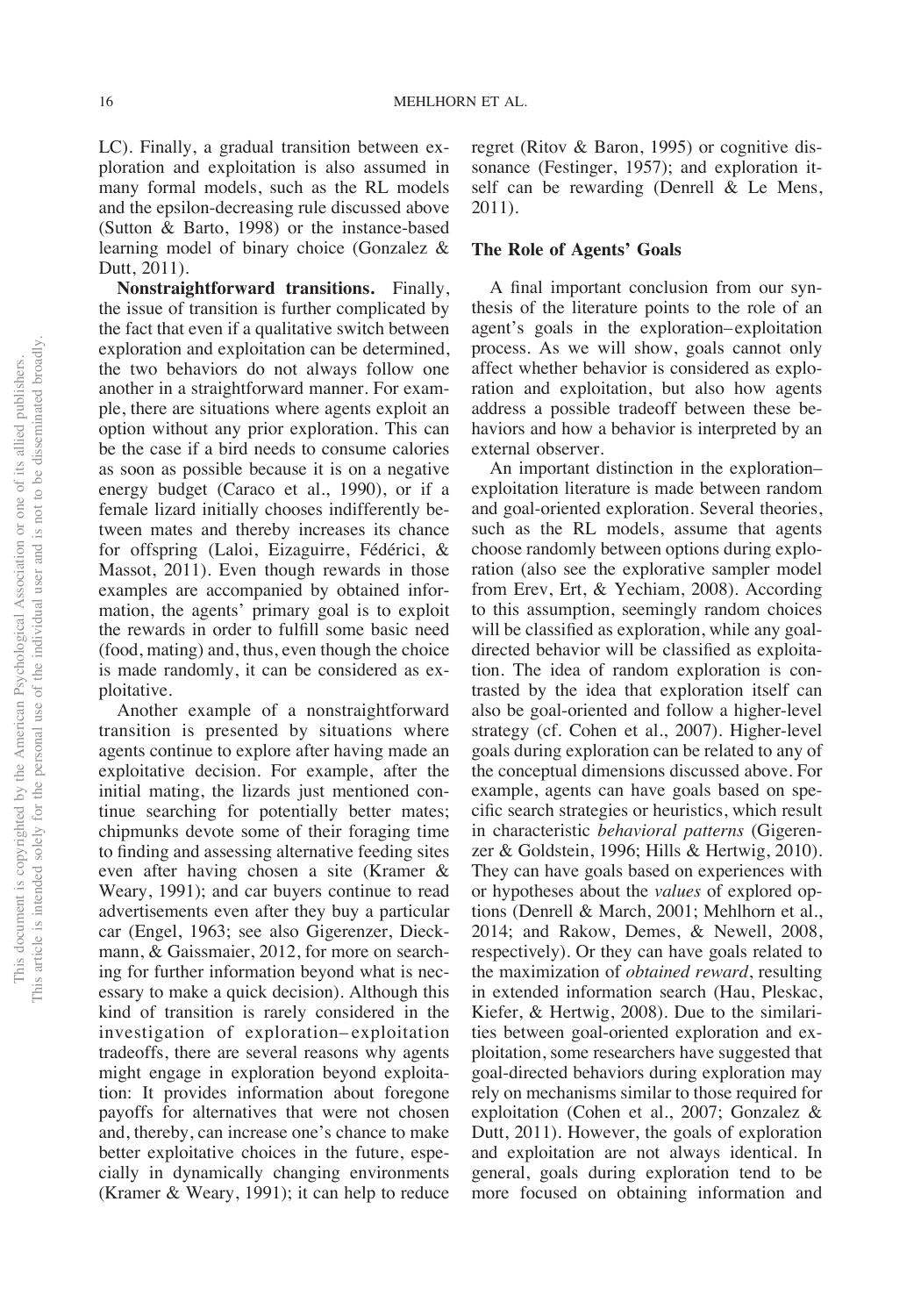thereby reducing uncertainty, whereas goals during exploitation tend to be largely focused on obtaining rewards (Cohen et al., 2007; Gonzalez & Dutt, 2012; Gupta et al., 2006; Hills et al., 2010; Rakow & Newell, 2010; Sutton & Barto, 1998).

Goals are also relevant for exploration– exploitation decisions because they can affect how an agent addresses possible tradeoffs. For example, goals can influence how agents trade off the immediate rewards expected from exploitation against the deferred rewards expected from exploration, and how they trade off the costs of search versus the rewards of choice as studied in research on temporal discounting (in humans: Green, Myerson, & McFadden, 1997; neural correlates: Kable & Glimcher, 2007; in animals: Kagel, Green, & Caraco, 1986) and speed–accuracy tradeoffs (in humans: Bogacz et al., 2010; in animals: Chittka et al., 2009), respectively. An especially impressive example for the interaction between goals and exploration– exploitation tradeoffs comes from the investigation of risk sensitivity in animals (Bateson, 2002; Stephens, 1981): Animals tend to be risk prone when they are on a negative energy budget (i.e., when they are using more energy than they are consuming and so will eventually starve). The goal here is to survive and choosing the risky option (i.e., exploring) that offers a chance of survival. However, if this goes well and the animal returns to a positive energy budget, the goal changes from maximizing potential energy intake to finding options that are "good enough." Consequently, the animal tends to become risk averse and exploit safe options. Here, the agents' goals affect their choice, and the outcome of the choice then affects subsequent goals and behavior.

Finally, goals can affect an observer's *interpretation* of exploration– exploitation behavior, and thereby the conclusions that are drawn about the tradeoff. For example, peoples' tendency to overmatch and thus undermaximize in probability learning experiments, where one alternative stochastically dominates the other, is typically interpreted as irrational behavior. This interpretation is based on the assumption that the decision maker's goal is to exploit the option with the higher payoff (Newell & Rakow, 2007; Vulkan, 2000). However, in the context of probability-matching experiments where participants often have to make thousands of choices in which the optimal strategy is to always press the same key (i.e., the stochastically dominant option; Shanks, Tunney, & McCarthy, 2002), participants' goals might change, for example, to the alleviation of boredom. Consequently, a participant might occasionally choose the less likely, dominated option, thereby reducing payoff but satisfying his current intrinsic goal of reducing boredom (Goodnow, 1955; Newell, Koehler, James, Rakow, & van Ravenzwaaij, 2013). Here, the agent's goals affect behavioral patterns (occasional switching to the less likely option) because they mediate how the agent values the outcomes observed.

#### **Conclusions**

In this paper, we have provided a crossdisciplinary synthesis of a large and diverse knowledge base on exploration and exploitation. The synthesis shows that the idea of a single tradeoff between exploration and exploitation represents a stark oversimplification. Instead, as suggested by Cohen et al. (2007), there seems to be a family of tradeoffs spanning different concepts and scales and potentially being addressed by different kinds of mechanisms. Based on our synthesis, we identified essential elements that a unifying theory should be able to explain in order to provide a better understanding of this family of exploration– exploitation tradeoffs.

In short, a unifying theory should cover the different conceptual dimensions of exploration and exploitation, including their various interactions, potential contradictions, and implications on the focus of a tradeoff between the two behaviors. It should be able to account for the fact that exploration and exploitation can exist on a continuum where an agent can, to some extent, engage in both exploration and exploitation at the same time. This continuum perspective is especially interesting because it implies not only that exploration and exploitation are not necessarily mutually exclusive, but also that they might even represent *mutually enabling* conditions in certain situations. Most importantly, any considerations of their conceptualizations should take into account the potential effects of agents' goals on their valuation of costs and rewards in the most general sense and thereby on their approach to the tradeoff in any given situation.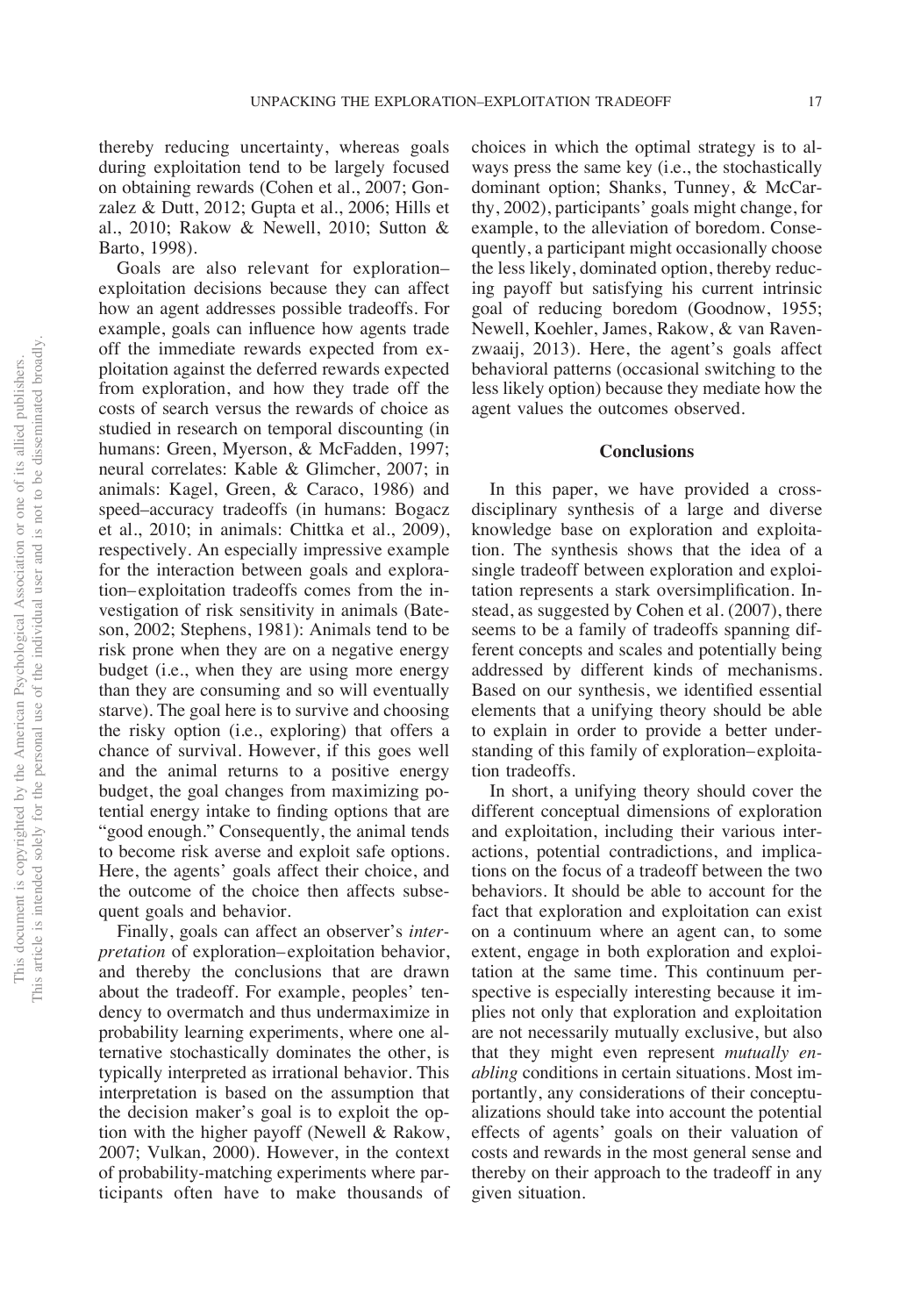A unifying theory should also account for the variety of transitions that can occur between explorative and exploitative modes of behavior. While most existing theories and models are targeted at a specific variation of such transitions, a comprehensive model should be able to account for bidirectional transitions, and for transitions without a clear directionality or without a clear qualitative switch. Here, a potentially fruitful line of investigation could lie in what we termed nonstraightforward transitions. Such transitions might open new perspectives on the tradeoff, as they stress the importance of factors such as regret avoidance that have not traditionally been a focus of exploration– exploitation research.

Perhaps the most challenging requirement lies in the fact that exploration and exploitation are ubiquitous at many levels of abstraction, both behaviorally and cognitively. They occur at multiple scales in space and time, at various social levels, and in external and internal environments. Our models must be able to capture the interactions between these different levels (Hills et al., 2010). For example, when shopping for food, a person can either exploit a current aisle in the supermarket or they can explore a new aisle. One level up, the person can "exploit" the supermarket they know or they can explore a new one. They can exploit shopping in supermarkets, a familiar experience, or they can try shopping at different sorts of stores or markets over time. Similarly at the cognitive level, the person can exploit the heuristics they usually employ for choosing aisles, stores, or store types, or they can explore whether a new heuristic will serve them better. On a metacognitive level, the person could think about whether the way they choose a heuristic should be focused on a previously exploited one or one that still needs to be explored. Furthermore, beyond individual cognition and at the social and organizational levels, one could consider how the person's desire to explore or exploit interacts with the desire to conform to social norms. For example, a social trend to consume organic and natural products may influence the decisions to exploit or explore supermarkets.

New research is already heading in promising directions to explore how agents deal with the different (or similar) tradeoffs that present themselves across these different hierarchical levels of space, time, and abstraction (cf. Cohen et al., 2007). Future research needs to not only explore how a hierarchical use of mechanisms at different scales can be implemented, but also to what extent such mechanisms are sensitive to the variety of environmental, social, and individual factors discussed in this review. We expect that the need to consider mechanisms across different levels of abstraction will require a broader approach than those most prevalent in the current literature. The development and evaluation of such a unifying model of exploration– exploitation tradeoffs is an important goal for future research.

#### **References**

- Anderson, C. J. (2003). The psychology of doing nothing: Forms of decision avoidance result from reason and emotion. *Psychological Bulletin, 129,* 139 –167. http://dx.doi.org/10.1037/0033-2909 .129.1.139
- Anderson, J. R. (2007). *How can the human mind occur in the physical universe?* New York, NY: Oxford University Press. http://dx.doi.org/ 10.1093/acprof:oso/9780195324259.001.0001
- Arkes, H. R., & Ayton, P. (1999). The sunk cost and Concorde effects: Are humans less rational than lower animals? *Psychological Bulletin, 125,* 591– 600. http://dx.doi.org/10.1037/0033-2909.125.5 .591
- Armstrong, J. D., Braithwaite, V. A., & Huntingford, F. A. (1997). Spatial strategies of wild Atlantic salmon parr: Exploration and settlement in unfamiliar areas. *Journal of Animal Ecology, 66,* 203– 211. http://dx.doi.org/10.2307/6022
- Aston-Jones, G., & Cohen, J. D. (2005). An integrative theory of locus coeruleus-norepinephrine function: Adaptive gain and optimal performance. *Annual Review of Neuroscience, 28,* 403– 450. http://dx.doi.org/10.1146/annurev .neuro.28.061604.135709
- Aw, J. M., Vasconcelos, M., & Kacelnik, A. (2011). How costs affect preferences: Experiments on state dependence, hedonic state and within-trial contrast in starlings. *Animal Behaviour, 81,* 1117–1128. http://dx.doi.org/10.1016/j.anbehav.2011.02.015
- Bachman, G. C. (1993). The effect of body condition on the trade-off between vigilance and foraging in Belding's ground squirrels. *Animal Behaviour, 46,* 233–244. http://dx.doi.org/10.1006/anbe.1993 .1185
- Bacon, I. E., Hurly, T. A., & Healy, S. (2010). Both the past and the present affect risk-sensitive decisions of foraging rufous hummingbirds. *Behavioral Ecology, 21,* 626 – 632. http://dx.doi.org/ 10.1093/beheco/arq031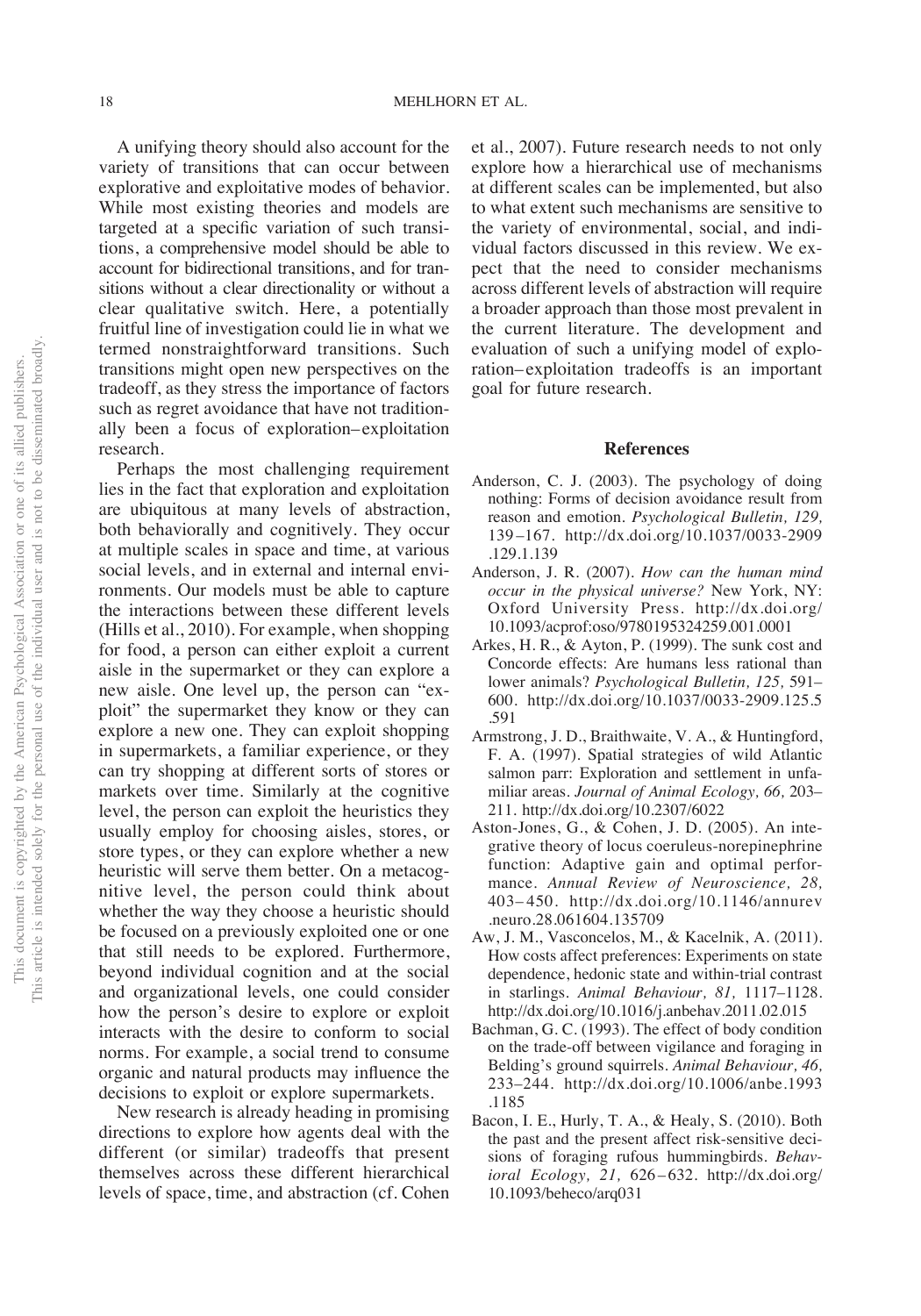- Bateson, M. (2002). Recent advances in our understanding of risk-sensitive foraging preferences. *The Proceedings of the Nutrition Society, 61,* 509 – 516. http://dx.doi.org/10.1079/PNS2002181
- Beckage, N., Todd, P. M., Penke, L., & Asendorpf, J. (2009). Testing sequential patterns in human mate choice using speed dating. In N. A. Taatgen & H. van Rijn (Eds.), *Proceedings of the 31st Annual Meeting of the Cognitive Science Society* (pp. 2365–2370). Austin, TX: Cognitive Science Society.
- Bell, W. J. (1991). *Searching behaviour: The behavioural ecology of finding resources*. London, UK: Chapman and Hall.
- Benhamou, S. (2007). How many animals really do the Lévy walk? *Ecology, 88,* 1962–1969. http://dx .doi.org/10.1890/06-1769.1
- Biesmeijer, J. C., & de Vries, H. (2001). Exploration and exploitation of food sources by social insect colonies: A revision of the scout-recruit concept. *Behavioral Ecology and Sociobiology, 49,* 89 –99. http://dx.doi.org/10.1007/s002650000289
- Blanco, N. J., Otto, A. R., Maddox, W. T., Beevers, C. G., & Love, B. C. (2013). The influence of depression symptoms on exploratory decisionmaking. *Cognition, 129,* 563–568. http://dx.doi .org/10.1016/j.cognition.2013.08.018
- Bogacz, R., Wagenmakers, E.-J., Forstmann, B. U., & Nieuwenhuis, S. (2010). The neural basis of the speed-accuracy tradeoff. *Trends in Neurosciences, 33,* 10 –16. http://dx.doi.org/10.1016/j.tins.2009 .09.002
- Booksmythe, I., Detto, T., & Backwell, P. R. Y. (2008). Female fiddler crabs settle for less: The travel costs of mate choice. *Animal Behaviour, 76,* 1775–1781. http://dx.doi.org/10.1016/j.anbehav .2008.07.022
- Borg, Å. A., Forsgren, E., & Amundsen, T. (2006). Seasonal change in female choice for male size in the two-spotted goby. *Animal Behaviour, 72,* 763– 771. http://dx.doi.org/10.1016/j.anbehav.2005.11 .025
- Brenner, T., & Vriend, N. J. (2006). On the behavior of proposers in ultimatum games. *Journal of Economic Behavior & Organization, 61, 617-631.* http://dx.doi.org/10.1016/j.jebo.2004.07.014
- Bröder, A. (2000). Assessing the empirical validity of the "take-the-best" heuristic as a model of human probabilistic inference. *Journal of Experimental Psychology: Learning, Memory, and Cognition, 26,* 1332–1346. http://dx.doi.org/10.1037/0278- 7393.26.5.1332
- Brydges, N. M., Heathcote, R. J. P., & Braithwaite, V. A. (2008). Habitat stability and predation pressure influence learning and memory in populations of three-spined sticklebacks. *Animal Behaviour, 75,* 935–942. http://dx.doi.org/10.1016/j.anbehav .2007.08.005
- Busemeyer, J. R., & Townsend, J. T. (1993). Decision field theory: A dynamic-cognitive approach to decision making in an uncertain environment. *Psychological Review, 100,* 432– 459. http://dx.doi .org/10.1037/0033-295X.100.3.432
- Caraco, T. (1981). Energy budgets, risk and foraging preferences in dark-eyed juncos (*Junco hyemalis*). *Behavioral Ecology and Sociobiology, 8,* 213–217. http://dx.doi.org/10.1007/BF00299833
- Caraco, T., Blanckenhorn, W. U., Gregory, G. M., Newman, J. A., Recer, G. M., & Zwicker, S. M. (1990). Risk-sensitivity: Ambient temperature affects foraging choice. *Animal Behaviour, 39,* 338 –345. http://dx.doi.org/10.1016/S0003- 3472(05)80879-6
- Charnov, E. L. (1976). Optimal foraging, the marginal value theorem. *Theoretical Population Biology, 9,* 129 –136. http://dx.doi.org/10.1016/0040- 5809(76)90040-X
- Chittka, L., Skorupski, P., & Raine, N. E. (2009). Speed-accuracy tradeoffs in animal decision making. *Trends in Ecology & Evolution, 24,* 400 – 407. http://dx.doi.org/10.1016/j.tree.2009.02.010
- Cohen, J. D., McClure, S. M., & Yu, A. J. (2007). Should I stay or should I go? How the human brain manages the trade-off between exploitation and exploration. *Philosophical Transactions of the Royal Society of London Series B, Biological Sciences, 362,* 933–942. http://dx.doi.org/10.1098/ rstb.2007.2098
- Cook, Z., Franks, D. W., & Robinson, E. J. H. (2013). Exploration versus exploitation in polydomous ant colonies. *Journal of Theoretical Biology, 323,* 49 –56. http://dx.doi.org/10.1016/j.jtbi.2013 .01.022
- Coolen, I., van Bergen, Y., Day, R. L., & Laland, K. N. (2003). Species difference in adaptive use of public information in sticklebacks. *Proceedings Biological Sciences, 270,* 2413–2419. http://dx.doi .org/10.1098/rspb.2003.2525
- Denrell, J., & Le Mens, G. (2011). Seeking positive experiences can produce illusory correlations. *Cognition, 119,* 313–324. http://dx.doi .org/10.1016/j.cognition.2011.01.007
- Denrell, J., & March, J. G. (2001). Adaptation as information restriction: The hot stove effect. *Organization Science, 12,* 523–538. http://dx.doi.org/ 10.1287/orsc.12.5.523.10092
- Dhar, R. (1996). The effect of decision strategy on deciding to defer choice. *Journal of Behavioral Decision Making, 9,* 265–281. http://dx.doi.org/ 10.1002/(SICI)1099-0771(199612)9:4<265:: AID-BDM231>3.0.CO;2-4
- Edwards, W. (1965). Optimal strategies for seeking information: Models for statistics, choice reaction times, and human information processing. *Journal of Mathematical Psychology, 2,* 312–329. http://dx .doi.org/10.1016/0022-2496(65)90007-6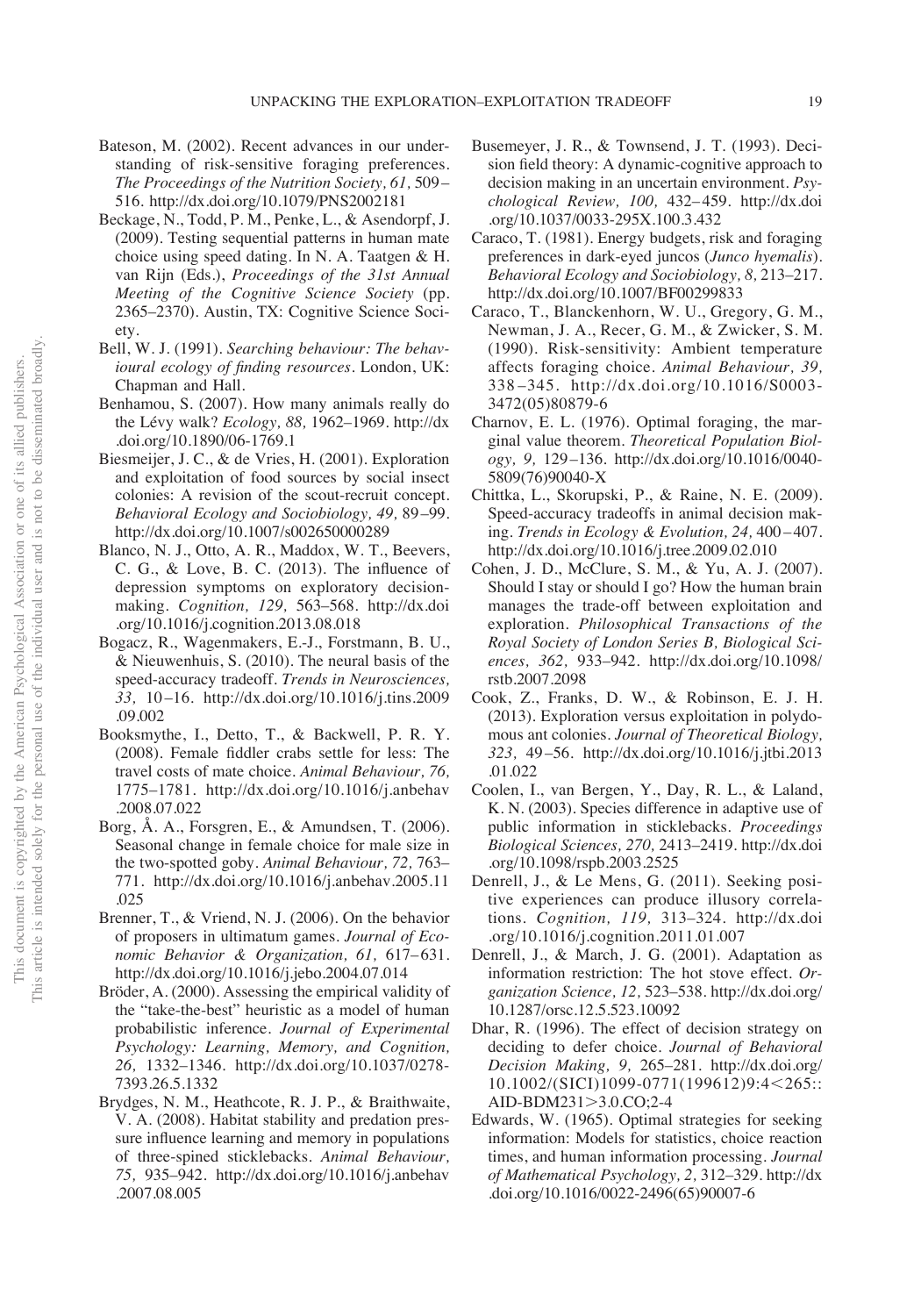- Engel, J. F. (1963). Are automobile purchasers dissonant consumers? *Journal of Marketing, 27,* 55– 58. http://dx.doi.org/10.2307/1248373
- Erev, I., & Barron, G. (2005). On adaptation, maximization, and reinforcement learning among cognitive strategies. *Psychological Review, 112,* 912– 931. http://dx.doi.org/10.1037/0033-295X.112.4 .912
- Erev, I., Ert, E., & Yechiam, E. (2008). Loss aversion, diminishing sensitivity, and the effect of experience on repeated decisions. *Journal of Behavioral Decision Making, 21,* 575–597. http://dx.doi .org/10.1002/bdm.602
- Fasolo, B., Hertwig, R., Huber, M., & Ludwig, M. (2009). Size, entropy, and density: What is the difference that makes the difference between small and large real-world assortments? *Psychology & Marketing, 26,* 254 –279. http://dx.doi.org/ 10.1002/mar.20272
- Ferguson, T. S. (1989). Who solved the secretary problem? *Statistical Science, 4,* 282–289. http://dx .doi.org/10.1214/ss/1177012493
- Festinger, L. (1957). *A theory of cognitive dissonance*. Stanford, CA: Stanford University Press.
- Fiedler, K., & Kareev, Y. (2006). Does decision quality (always) increase with the size of information samples? Some vicissitudes in applying the law of large numbers. *Journal of Experimental Psychology: Learning, Memory, and Cognition, 32,* 883–903. http://dx.doi.org/10.1037/0278-7393 .32.4.883
- Fiedler, K., & Kareev, Y. (2011). Clarifying the advantage of small samples: As it relates to statistical Wisdom and Cahan's (2010). normative intuitions. *Journal of Experimental Psychology: Learning, Memory, and Cognition, 37,* 1039 – 1043. http://dx.doi.org/10.1037/a0023259
- Friberg, M., Vongvanich, N., Borg-Karlson, A.-K., Kemp, D. J., Merilaita, S., & Wiklund, C. (2008). Female mate choice determines reproductive isolation between sympatric butterflies. *Behavioral Ecology and Sociobiology, 62,* 873– 886. http://dx .doi.org/10.1007/s00265-007-0511-2
- Fu, W.-T., & Gray, W. D. (2006). Suboptimal tradeoffs in information seeking. *Cognitive Psychology, 52,* 195–242. http://dx.doi.org/10.1016/j .cogpsych.2005.08.002
- Fu, W.-T., & Pirolli, P. (2007). SNIF-ACT: A cognitive model of user navigation on the World Wide Web. *Human-Computer Interaction, 22,* 355– 412.
- Gabor, C. R., & Ryam, M. J. (2001). Geographical variation in reproductive character displacement in mate choice by male sailfin mollies. *Proceedings Biological Sciences, 268,* 1063–1070. http://dx.doi .org/10.1098/rspb.2001.1626
- Gaissmaier, W., Schooler, L. J., & Rieskamp, J. (2006). Simple predictions fueled by capacity limitations: When are they successful? *Journal of*

*Experimental Psychology: Learning, Memory, and Cognition, 32,* 966 –982. http://dx.doi.org/10.1037/ 0278-7393.32.5.966

- Gigerenzer, G., Dieckmann, A., & Gaissmaier, W. (2012). Efficient cognition through limited search. In P. M. Todd & G. Gigerenzer, & the ABC Research Group. (Eds.), *Ecological rationality: Intelligence in the world* (pp. 242–273). New York, NY: Oxford University Press. http://dx.doi.org/ 10.1093/acprof:oso/9780195315448.003.0075
- Gigerenzer, G., & Gaissmaier, W. (2011). Heuristic decision making. *Annual Review of Psychology, 62,* 451– 482. http://dx.doi.org/10.1146/annurevpsych-120709-145346
- Gigerenzer, G., & Goldstein, D. G. (1996). Reasoning the fast and frugal way: Models of bounded rationality. *Psychological Review, 103,* 650 – 669. http://dx.doi.org/10.1037/0033-295X.103.4.650
- Giraldeau, L.-A., & Lefebvre, L. (1986). Exchangeable producer and scrounger roles in a captive flock of feral pigeons: A case for the skill pool effect. *Animal Behaviour, 34,* 797– 803. http://dx .doi.org/10.1016/S0003-3472(86)80064-1
- Giraldeau, L. A., Valone, T. J., & Templeton, J. J. (2002). Potential disadvantages of using socially acquired information. *Philosophical Transactions of the Royal Society of London Series B, Biological Sciences, 357,* 1559 –1566. http://dx.doi.org/ 10.1098/rstb.2002.1065
- Gittins, J. C. (1979). Bandit processes and dynamic allocation indexes. *Journal of the Royal Statistical Society*. Series B. Methodological, *41,* 148 –177.
- Godin, J.-G. J., & Keenleyside, M. H. (1984). Foraging on patchily distributed prey by a cichlid fish (*Teleostei, Cichlidae*): A test of the ideal free distribution theory. *Animal Behaviour, 32,* 120 –131. http://dx.doi.org/10.1016/S0003-3472(84)80330-9
- Gold, J. I., & Shadlen, M. N. (2007). The neural basis of decision making. *Annual Review of Neuroscience, 30,* 535–574. http://dx.doi.org/10.1146/ annurev.neuro.29.051605.113038
- Goldstone, R. L., Ashpole, B. C., & Roberts, M. E. (2005). Knowledge of resources and competitors in human foraging. *Psychonomic Bulletin & Review, 12,* 81– 87. http://dx.doi.org/10.3758/ BF03196350
- Gonzalez, C., & Dutt, V. (2011). Instance-based learning: Integrating sampling and repeated decisions from experience. *Psychological Review, 118,* 523–551. http://dx.doi.org/10.1037/a0024558
- Gonzalez, C., & Dutt, V. (2012). Refuting data aggregation arguments and how the instance-based learning model stands criticism: A reply to Hills and Hertwig (2012). *Psychological Review, 119,* 893– 898. http://dx.doi.org/10.1037/a0029445
- Gonzalez, C., Lerch, J. F., & Lebiere, C. (2003). Instance-based learning in dynamic decision mak-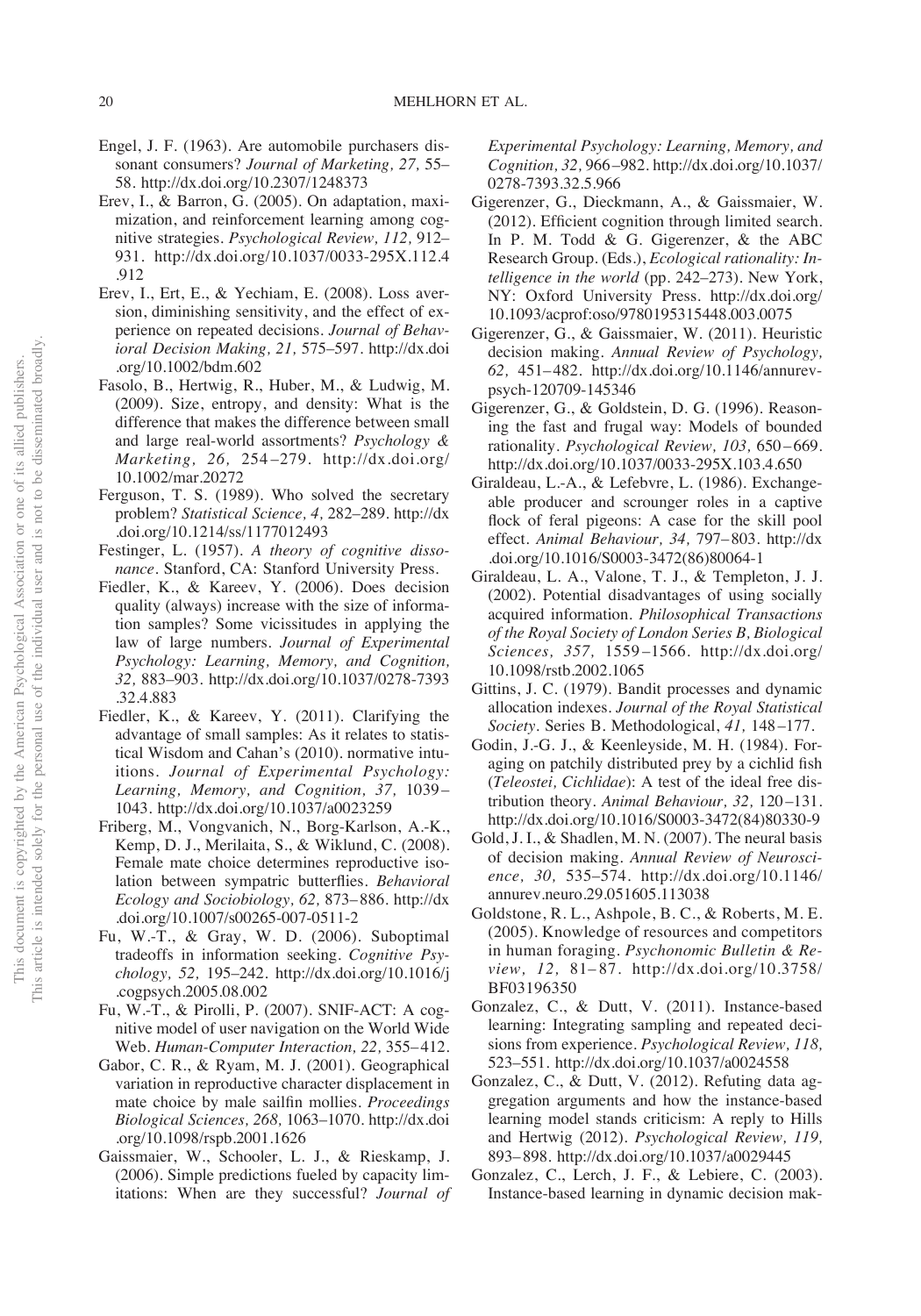ing. *Cognitive Science, 27,* 591– 635. http://dx .doi.org/10.1207/s15516709cog2704\_2

- Goodnow, J. J. (1955). Determinants of choicedistribution in two-choice situations. *The American Journal of Psychology, 68,* 106 –116. http://dx.doi.org/10.2307/1418393
- Green, L., Myerson, J., & McFadden, E. (1997). Rate of temporal discounting decreases with amount of reward. *Memory & Cognition, 25,* 715–723. http:// dx.doi.org/10.3758/BF03211314
- Green, L., Myerson, J., & Ostaszewski, P. (1999). Discounting of delayed rewards across the life span: Age differences in individual discounting functions. *Behavioural Processes, 46,* 89 –96. http://dx.doi.org/10.1016/S0376-6357(99)00021-2
- Gupta, A. K., Smith, K. G., & Shalley, C. E. (2006). The interplay between exploration and exploitation. *Academy of Management Journal, 49,* 693–706. http://dx.doi.org/10.5465/AMJ .2006.22083026
- Harper, D. (1982). Competitive foraging in mallards: "Ideal free" ducks. *Animal Behaviour, 30,* 575–584. http://dx.doi.org/10.1016/S0003- 3472(82)80071-7
- Hau, R., Pleskac, T. J., Kiefer, J., & Hertwig, R. (2008). The description-experience gap in risky choice: The role of sample size and experienced probabilities. *Journal of Behavioral Decision Making, 21,* 493–518. http://dx.doi.org/10.1002/ bdm.598
- Hausmann, D., & Läge, D. (2008). Sequential evidence accumulation in decision making: The individual desired level of confidence can explain the extent of information acquisition. *Judgment and Decision Making, 3,* 229 –243.
- Hertwig, R., Barron, G., Weber, E. U., & Erev, I. (2004). Decisions from experience and the effect of rare events in risky choice. *Psychological Science, 15,* 534 –539. http://dx.doi.org/10.1111/j .0956-7976.2004.00715.x
- Hertwig, R., & Pleskac, T. J. (2010). Decisions from experience: Why small samples? *Cognition, 115,* 225–237. http://dx.doi.org/10.1016/j.cognition .2009.12.009
- Herzog, S. M., & Hertwig, R. (2009). The wisdom of many in one mind: Improving individual judgments with dialectical bootstrapping. *Psychological Science, 20,* 231–237. http://dx.doi.org/ 10.1111/j.1467-9280.2009.02271.x
- Hill, P. S. M., Hollis, J., & Wells, H. (2001). Foraging decisions in nectarivores: Unexpected interactions between flower constancy and energetic rewards. *Animal Behaviour, 62,* 729 –737. http://dx .doi.org/10.1006/anbe.2001.1775
- Hill, P. S. M., Wells, P. H., & Wells, H. (1997). Spontaneous flower constancy and learning in honey bees as a function of colour. *Animal Behav-*

*iour, 54,* 615– 627. http://dx.doi.org/10.1006/anbe .1996.0467

- Hills, T. T. (2006). Animal foraging and the evolution of goal-directed cognition. *Cognitive Science, 30,* 3– 41. http://dx.doi.org/10.1207/ s15516709cog0000\_50
- Hills, T. T., & Hertwig, R. (2010). Information search in decisions from experience. Do our patterns of sampling foreshadow our decisions? *Psychological Science, 21,* 1787–1792. http://dx.doi .org/10.1177/0956797610387443
- Hills, T. T., & Hertwig, R. (2012). Two distinct exploratory behaviors in decisions from experience: Comment on Gonzalez and Dutt (2011). *Psychological Review, 119,* 888 – 892. http://dx .doi.org/10.1037/a0028004
- Hills, T. T., Jones, M. N., & Todd, P. M. (2012). Optimal foraging in semantic memory. *Psychological Review, 119,* 431– 440. http://dx.doi.org/ 10.1037/a0027373
- Hills, T. T., Kalff, C., & Wiener, J. M. (2013). Adaptive Lévy processes and area-restricted search in human foraging. *PLoS ONE, 8,* e60488. http://dx.doi.org/10.1371/journal.pone.0060488
- Hills, T. T., Noguchi, T., & Gibbert, M. (2013). Information overload or search-amplified risk? Set size and order effects on decisions from experience. *Psychonomic Bulletin & Review, 20,* 1023– 1031. http://dx.doi.org/10.3758/s13423-013- 0422-3
- Hills, T. T., & Pachur, T. (2012). Dynamic search and working memory in social recall. *Journal of Experimental Psychology: Learning, Memory, and Cognition, 38,* 218 –228. http://dx.doi.org/10.1037/ a0025161
- Hills, T. T., Todd, P. M., & Goldstone, R. L. (2008). Search in external and internal spaces: Evidence for generalized cognitive search processes. *Psychological Science, 19,* 802– 808. http://dx.doi.org/ 10.1111/j.1467-9280.2008.02160.x
- Hills, T. T., Todd, P. M., & Goldstone, R. L. (2010). The central executive as a search process: Priming exploration and exploitation across domains. *Journal of Experimental Psychology: General, 139,* 590 – 609. http://dx.doi.org/10.1037/a0020666
- Hills, T. T., Todd, P. M., Lazer, D., Redish, A. D., & Couzin, I. D., & the Cognitive Search Research Group. (2015). Exploration versus exploitation in space, mind, and society. *Trends in Cognitive Sciences, 19,* 46 –54. http://dx.doi.org/10.1016/j.tics .2014.10.004
- Humphries, N. E., & Sims, D. W. (2014). Optimal foraging strategies: Lévy walks balance searching and patch exploitation under a very broad range of conditions. *Journal of Theoretical Biology, 358,* 179 –193. http://dx.doi.org/10.1016/j.jtbi.2014.05 .032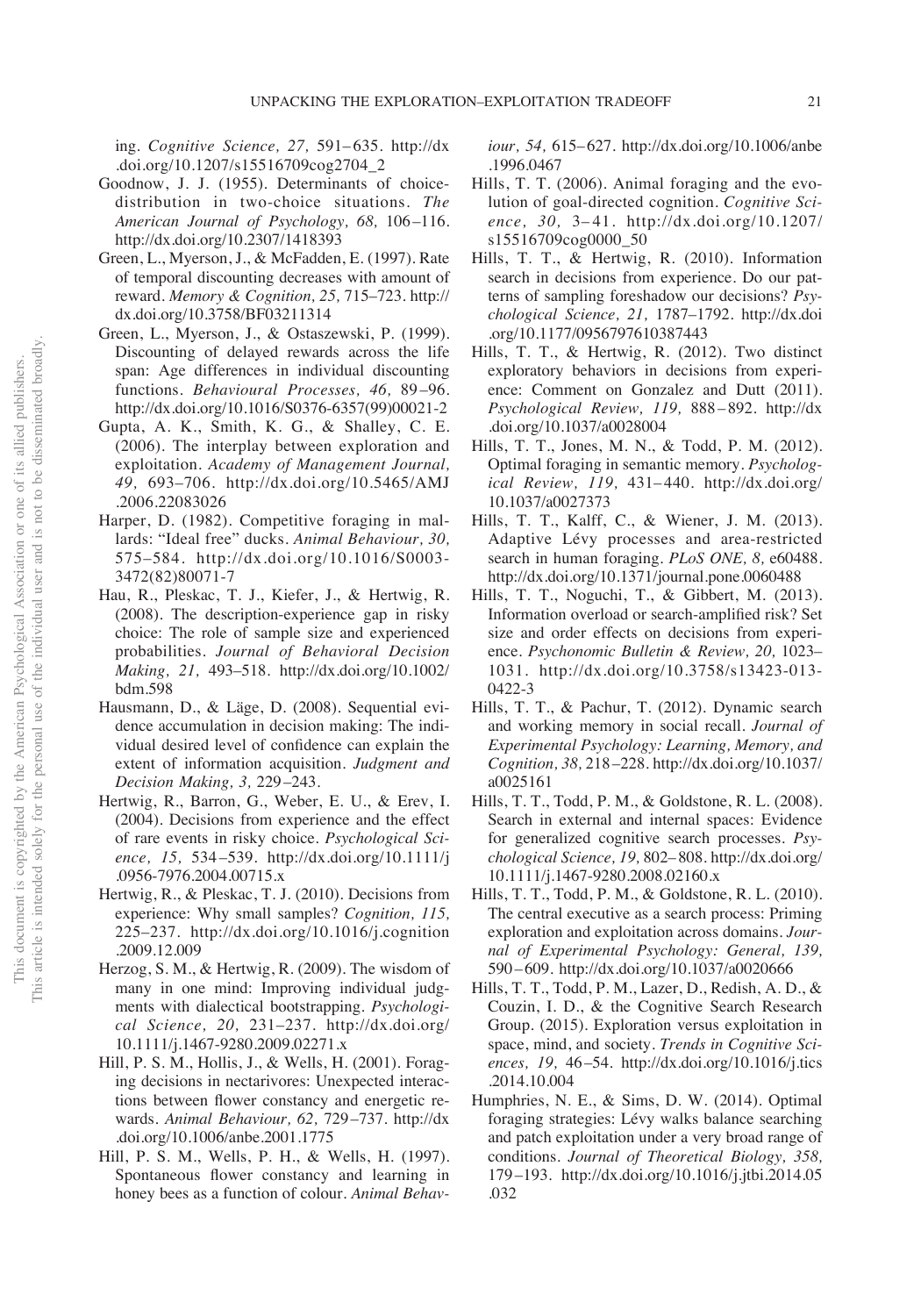- Hutchinson, J. M. C., Wilke, A., & Todd, P. M. (2008). Patch leaving in humans: Can a generalist adapt its rules to dispersal of items across patches? *Animal Behaviour, 75,* 1331–1349. http://dx.doi .org/10.1016/j.anbehav.2007.09.006
- Johnson, E. J., & Goldstein, D. (2003). Medicine. Do defaults save lives? *Science, 302,* 1338 –1339. http://dx.doi.org/10.1126/science.1091721
- Kable, J. W., & Glimcher, P. W. (2007). The neural correlates of subjective value during intertemporal choice. *Nature Neuroscience, 10,* 1625–1633. http://dx.doi.org/10.1038/nn2007
- Kaelbling, L. P., Littman, M. L., & Moore, A. W. (1996). Reinforcement learning: A survey. *Journal of Artificial Intelligence Research, 4,* 237–285.
- Kagel, J. H., Green, L., & Caraco, T. (1986). When foragers discount the future: Constraint or adaptation. *Animal Behaviour, 34,* 271–283. http://dx.doi .org/10.1016/0003-3472(86)90032-1
- Kellam, J. S., Lucas, J. R., & Wingfield, J. C. (2006). The role of testosterone in male downy woodpeckers in winter home range use, mate interactions and female foraging behaviour. *Animal Behaviour, 71,* 695–707. http://dx.doi.org/10.1016/j.anbehav .2005.07.012
- Kotler, B. P., Brown, J. S., & Bouskila, A. (2004). Apprehension and time allocation in gerbils: The effects of predatory risk and energetic state. *Ecology, 85,* 917–922. http://dx.doi.org/10.1890/03- 3002
- Kramer, D. L., & Weary, D. M. (1991). Exploration versus exploitation: A field study of time allocation to environmental tracking by foraging chipmunks. *Animal Behaviour, 41,* 443– 449. http://dx .doi.org/10.1016/S0003-3472(05)80846-2
- Krebs, J. R., Kacelnik, A., & Taylor, P. (1978). Test of optimal sampling by foraging great tits. *Nature, 275,* 27–31. http://dx.doi.org/10.1038/275027a0
- Laloi, D., Eizaguirre, C., Fédérici, P., & Massot, M. (2011). Female choice for heterozygous mates changes along successive matings in a lizard. *Behavioural Processes, 88,* 149 –154. http://dx.doi .org/10.1016/j.beproc.2011.08.011
- Lee, M. D., & Corlett, E. Y. (2003). Sequential sampling models of human text classification. *Cognitive Science, 27,* 159 –193. http://dx.doi.org/ 10.1207/s15516709cog2702\_2
- Lee, M. D., Zhang, S., Munro, M., & Steyvers, M. (2011). Psychological models of human and optimal performance in bandit problems. *Cognitive Systems Research, 12,* 164 –174. http://dx.doi.org/ 10.1016/j.cogsys.2010.07.007
- Lejarraga, T. (2010). When experience is better than description: Time delays and complexity. *Journal of Behavioral Decision Making, 23,* 100 –116. http://dx.doi.org/10.1002/bdm.666
- Lindstrom, K., & Lehtonen, T. K. (2013). Mate sampling and choosiness in the sand goby. *Proceed-*

*ings of the Royal Society B: Biological Sciences, 280,* 20130983. http://dx.doi.org/10.1093/beheco/ 7.2.213

- Luce, M. F. (1998). Choosing to avoid: Coping with negatively emotion-laden consumer decisions. *Journal of Consumer Research, 24,* 409 – 433. http://dx.doi.org/10.1086/209518
- March, J. G. (1991). Exploration and exploitation in organizational learning. *Organization Science, 2,* 71– 87. http://dx.doi.org/10.1287/orsc.2.1.71
- Mata, R., Wilke, A., & Czienskowski, U. (2013). Foraging across the life span: Is there a reduction in exploration with aging? *Frontiers in Neuroscience, 7,* 53. http://dx.doi.org/10.3389/fnins.2013 .00053
- Mayor, S. J., Schneider, D. C., Schaefer, J. A., & Mahoney, S. P. (2009). Habitat selection at multiple scales. *Ecoscience, 16,* 238 –247. http://dx.doi .org/10.2980/16-2-3238
- Mehlhorn, K., Ben-Asher, N., Dutt, V., & Gonzalez, C. (2014). Observed variability and values matter: Toward a better understanding of information search and decisions from experience. *Journal of Behavioral Decision Making, 27,* 328 –339. http:// dx.doi.org/10.1002/bdm.1809
- Montague, P. R., King-Casas, B., & Cohen, J. D. (2006). Imaging valuation models in human choice. *Annual Review of Neuroscience, 29,* 417– 448. http://dx.doi.org/10.1146/annurev.neuro.29 .051605.112903
- Mulder, M. J., Wagenmakers, E. J., Ratcliff, R., Boekel, W., & Forstmann, B. U. (2012). Bias in the brain: A diffusion model analysis of prior probability and potential payoff. *The Journal of Neuroscience, 32,* 2335–2343. http://dx.doi.org/ 10.1523/JNEUROSCI.4156-11.2012
- Mutzel, A., Kempenaers, B., Laucht, S., Dingemanse, N. J., & Dale, J. (2011). Circulating testosterone levels do not affect exploration in house sparrows: Observational and experimental tests. *Animal Behaviour, 81,* 731–739. http://dx.doi.org/ 10.1016/j.anbehav.2011.01.001
- Navarro, D. J., & Newell, B. R. (2014). Information versus reward in a changing world. In P. Bellow, M. Guarani, M. McShane, & B. Scassellati (Eds.), *Proceedings of the 36th Annual Conference of the Cognitive Science Society* (pp. 1054 –1059). Austin, TX: Cognitive Science Society.
- Newell, B. R., Koehler, D. J., James, G., Rakow, T., & van Ravenzwaaij, D. (2013). Probability matching in risky choice: The interplay of feedback and strategy availability. *Memory & Cognition, 41,* 329 –338. http://dx.doi.org/10.3758/s13421-012- 0268-3
- Newell, B. R., & Lee, M. D. (2011). The right tool for the job? Comparing an evidence accumulation and a naive strategy selection model of decision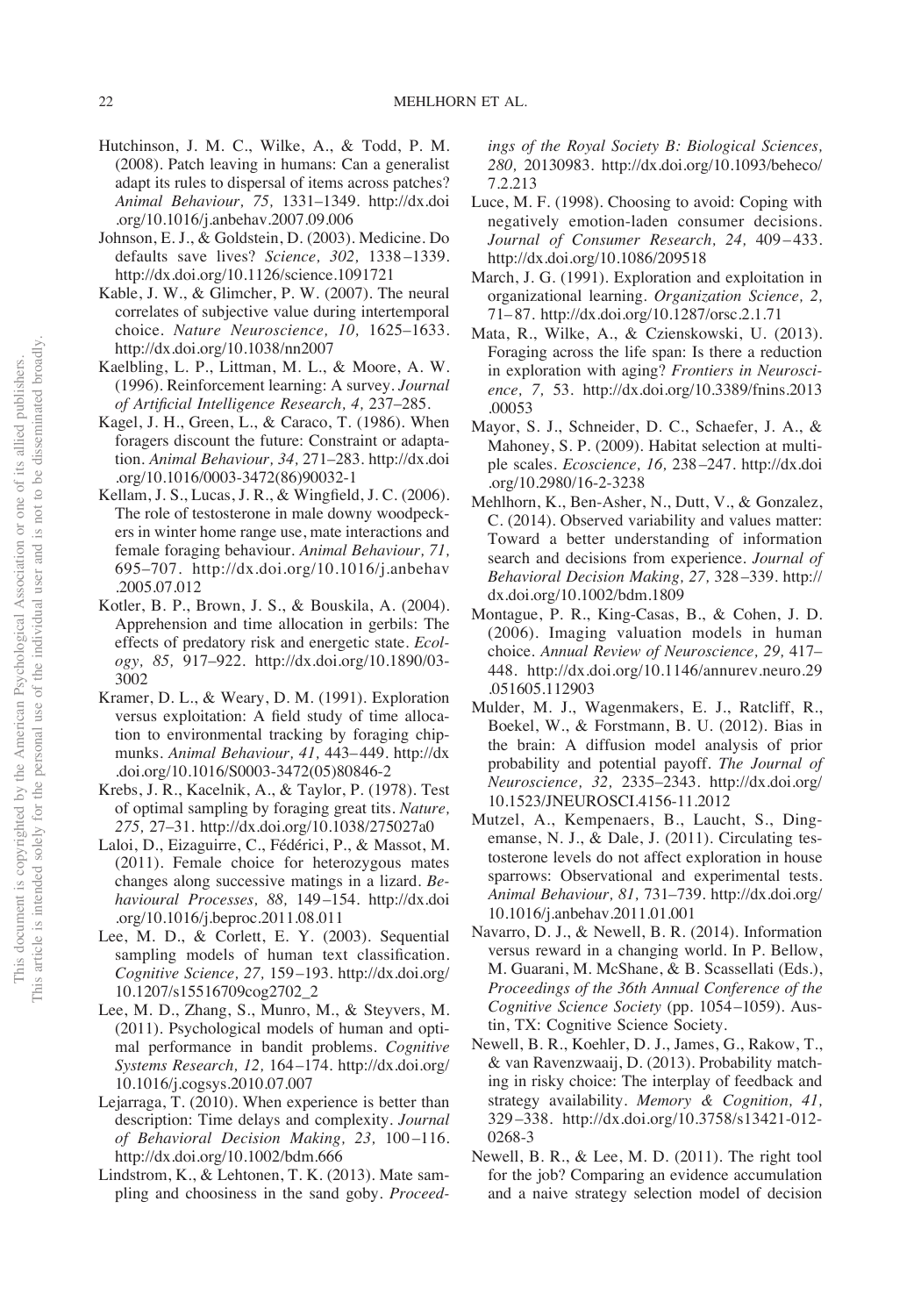making. *Journal of Behavioral Decision Making, 24,* 456 – 481. http://dx.doi.org/10.1002/bdm.703

- Newell, B. R., & Rakow, T. (2007). The role of experience in decisions from description. *Psychonomic Bulletin & Review, 14,* 1133–1139. http:// dx.doi.org/10.3758/BF03193102
- Newell, B. R., & Shanks, D. R. (2003). Take the best or look at the rest? Factors influencing "onereason" decision making. *Journal of Experimental Psychology: Learning, Memory, and Cognition, 29,* 53– 65. http://dx.doi.org/10.1037/0278-7393 .29.1.53
- Nonacs, P. (2010). Patch exploitation. In M. D. Breed & J. Moore (Eds.), *Encyclopedia of animal behav*ior (pp. 683-690). Oxford, UK: Academic Press. http://dx.doi.org/10.1016/B978-0-08-045337-8 .00212-6
- Parker, A. M., Bruine de Bruin, W., & Fischhoff, B. (2007). Maximizers versus satisficers: Decisionmaking styles, competence, and outcomes. *Judgment and Decision Making, 2,* 342–350.
- Payne, J. W., Bettman, J. R., & Johnson, E. J. (1992). Behavioral decision research: A constructive processing perspective. *Annual Review of Psychology, 43,* 87–131. http://dx.doi.org/10.1146/annurev.ps .43.020192.000511
- Perry, C. J., & Barron, A. B. (2013). Honey bees selectively avoid difficult choices. *PNAS Proceedings of the National Academy of Sciences of the United States of America, 110,* 19155–19159. http://dx.doi.org/10.1073/pnas.1314571110
- Phillips, N. D., Hertwig, R., Kareev, Y., & Avrahami, J. (2014). Rivals in the dark: How competition influences search in decisions under uncertainty. *Cognition, 133,* 104 –119. http://dx.doi.org/ 10.1016/j.cognition.2014.06.006
- Pirolli, P., & Card, S. K. (1999). Information foraging. *Psychological Review, 106,* 643– 675. http:// dx.doi.org/10.1037/0033-295X.106.4.643
- Pleasants, J. M. (1989). Optimal foraging by nectarivores: A test of the marginal-value theorem. *American Naturalist, 134,* 51–71. http://dx.doi .org/10.1086/284965
- Pratt, S. C., & Sumpter, D. J. T. (2006). A tunable algorithm for collective decision-making. *PNAS Proceedings of the National Academy of Sciences of the United States of America, 103,* 15906 –15910. http://dx.doi.org/10.1073/pnas .0604801103
- Rakow, T., Demes, K. A., & Newell, B. R. (2008). Biased samples not mode of presentation: Reexamining the apparent underweighting of rare events in experience-based choice. *Organizational Behavior and Human Decision Processes, 106,* 168 –179. http://dx.doi.org/10.1016/j.obhdp.2008 .02.001
- Rakow, T., & Newell, B. R. (2010). Degrees of uncertainty: An overview and framework for fu-

ture research on experience-based choice. *Journal of Behavioral Decision Making, 23,* 1–14. http:// dx.doi.org/10.1002/bdm.681

- Rakow, T., Newell, B. R., & Zougkou, K. (2010). The role of working memory in information acquisition and decision making: Lessons from the binary prediction task. *The Quarterly Journal of Experimental Psychology, 63,* 1335–1360. http:// dx.doi.org/10.1080/17470210903357945
- Ratcliff, R. (1978). A theory of memory retrieval. *Psychological Review, 85,* 59 –108. http://dx.doi .org/10.1037/0033-295X.85.2.59
- Real, L. A. (1992). Information processing and the evolutionary ecology of cognitive architecture. *American Naturalist, 140,* S108 –S145. http://dx .doi.org/10.1086/285399
- Ritov, I., & Baron, J. (1992). Status-quo and omission biases. *Journal of Risk and Uncertainty, 5,* 49 – 61. http://dx.doi.org/10.1007/BF00208786
- Ritov, I., & Baron, J. (1995). Outcome knowledge, regret, and omission bias. *Organizational Behavior and Human Decision Processes, 64,* 119 –127. http://dx.doi.org/10.1006/obhd.1995.1094
- Riveros, A. J., & Gronenberg, W. (2010). Sensory allometry, foraging task specialization and resource exploitation in honeybees. *Behavioral Ecology and Sociobiology, 64,* 955–966. http://dx .doi.org/10.1007/s00265-010-0911-6
- Rundle, H. D., & Schluter, D. (1998). Reinforcement of stickleback mate preferences: Sympatry breeds contempt. *Evolution; International Journal of Organic Evolution, 52,* 200 –208. http://dx.doi.org/ 10.2307/2410935
- Saad, G., Eba, A., & Sejean, R. (2009). Sex differences when searching for a mate: A processtracing approach. *Journal of Behavioral Decision Making, 22,* 171–190. http://dx.doi.org/10.1002/ bdm.620
- Samuelson, W., & Zeckhauser, R. (1988). Status quo bias in decision making. *Journal of Risk and Uncertainty, 1,* 7–59. http://dx.doi.org/10.1007/ BF00055564
- Sang, K., Todd, P. M., & Goldstone, R. L. (2011). Learning near-optimal search in a minimal explore/exploit task. In L. Carlson, C. Hoelscher, & T. F. Shipley (Eds.), *Proceedings of the 33rd Annual Meeting of the Cognitive Science Society* (pp. 2800 –2805). Austin, TX: Cognitive Science Society.
- Scheibehenne, B., Greifeneder, R., & Todd, P. M. (2010). Can there ever be too many options? A meta-analytic review of choice overload. *Journal of Consumer Research, 37,* 409 – 425. http://dx.doi .org/10.1086/651235
- Schooler, L. J., & Hertwig, R. (2005). How forgetting aids heuristic inference. *Psychological Review, 112,* 610 – 628. http://dx.doi.org/10.1037/0033- 295X.112.3.610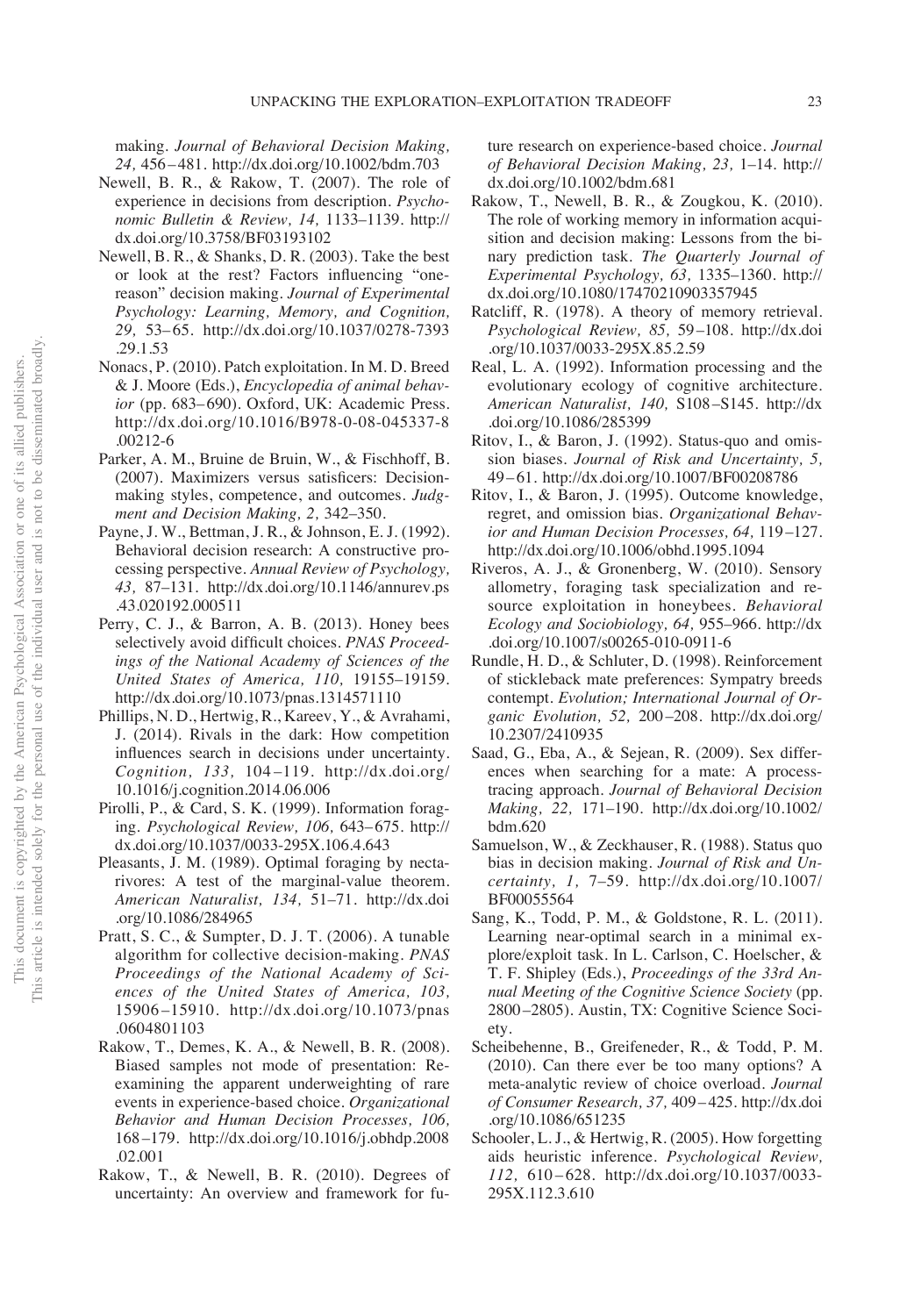- Schulze, C., van Ravenzwaaij, D., & Newell, B. R. (in press). Of matchers and maximizers: How competition shapes choice under risk and uncertainty. *Cognitive Psychology*.
- Schwartz, B. (2004). *The paradox of choice: Why more is less*. New York, NY: HarperCollins.
- Schwartz, B., Ward, A., Monterosso, J., Lyubomirsky, S., White, K., & Lehman, D. R. (2002). Maximizing versus satisficing: Happiness is a matter of choice. *Journal of Personality and Social Psychology, 83,* 1178 –1197. http://dx.doi.org/10.1037/ 0022-3514.83.5.1178
- Seale, D. A., & Rapoport, A. (2000). Optimal stopping behavior with relative ranks: The secretary problem with unknown population size. *Journal of Behavioral Decision Making, 13,* 391– 411. http:// dx.doi.org/10.1002/1099-0771(200010/12)13: 4 < 391:: AID-BDM359 > 3.0.CO; 2-I
- Shanks, D. R., Tunney, R. J., & McCarthy, J. D. (2002). A re-examination of probability matching and rational choice. *Journal of Behavioral Decision Making, 15,* 233–250. http://dx.doi.org/ 10.1002/bdm.413
- Simon, H. A. (1990). Invariants of human behavior. *Annual Review of Psychology, 41,* 1–20. http://dx .doi.org/10.1146/annurev.ps.41.020190.000245
- Slovic, P. (1966). Risk-taking in children: Age and sex differences. *Child Development, 37,* 169 –176. http://dx.doi.org/10.2307/1126437
- Steiner, A. P., & Redish, A. D. (2014). Behavioral and neurophysiological correlates of regret in rat decision-making on a neuroeconomic task. *Nature Neuroscience, 17,* 995–1002. http://dx.doi.org/ 10.1038/nn.3740
- Stephens, D. W. (1981). The logic of risk-sensitive foraging preferences. *Animal Behaviour, 29,* 628 – 629. http://dx.doi.org/10.1016/S0003- 3472(81)80128-5
- Stephens, D. W., & Krebs, J. R. (1987). *Foraging theory*. Princeton, NJ: Princeton University Press.
- Sutton, R. S., & Barto, A. G. (1998). *Reinforcement learning: An introduction*. Cambridge, MA: MIT Press.
- Teodorescu, K., & Erev, I. (2014). On the decision to explore new alternatives: The coexistence of under- and over-exploration. *Journal of Behavioral Decision Making, 27,* 109 –123. http://dx.doi.org/ 10.1002/bdm.1785
- Teodorescu, K., & Erev, I. (2014). Learned helplessness and learned prevalence: Exploring the causal relations among perceived controllability, reward prevalence, and exploration. *Psychological Science, 25,* 1861–1869. http://dx.doi.org/10.1177/ 0956797614543022
- Todd, P. M. (2007). Coevolved cognitive mechanisms in mate search: Making decisions in a decision-shaped world. In J. P. Forgas, M. G. Haselton, & W. Von Hippe (Eds.), *Evolution and the social*

*mind: Evolutionary psychology and social cognition* (pp. 145–159). New York, NY: Psychology Press.

- Todd, P. M., Hills, T. T., & Robbins, T. (2012). *Cognitive search: Evolution, algorithms, and the brain*. Cambridge, MA: MIT Press.
- Todd, P. M., & Miller, G. F. (1999). From pride and prejudice to persuasion: Satisficing in mate search. In G. Gigerenzer & P. M. Todd, & the ABC Research Group. (Eds.), *Simple heuristics that make us smart* (pp. 287–308). New York, NY: Oxford University Press.
- Tuttle, E. M., Wulfson, L., & Caraco, T. (1990). Risk-aversion, relative abundance of resources and foraging preference. *Behavioral Ecology and Sociobiology, 26,* 165–171. http://dx.doi.org/ 10.1007/BF00172083
- Tversky, A., & Edwards, W. (1966). Information versus reward in binary choices. *Journal of Experimental Psychology, 71,* 680 – 683. http://dx.doi .org/10.1037/h0023123
- Tykocinski, O. E., & Ortmann, A. (2011). The lingering effects of our past experiences: The sunkcost fallacy and the inaction-inertia effect. *Social and Personality Psychology Compass, 5,* 653– 664. http://dx.doi.org/10.1111/j.1751-9004.2011 .00369.x
- Valone, T. J. (1989). Group foraging, public information, and patch estimation. *Oikos, 56,* 357–363. http://dx.doi.org/10.2307/3565621
- Valone, T. J. (2007). From eavesdropping on performance to copying the behavior of others: A review of public information use. *Behavioral Ecology and Sociobiology, 62,* 1–14. http://dx.doi.org/10.1007/ s00265-007-0439-6
- Verdolin, J. L. (2006). Meta-analysis of foraging and predation risk trade-offs in terrestrial systems. *Behavioral Ecology and Sociobiology, 60,* 457– 464. http://dx.doi.org/10.1007/s00265-006-0172-6
- Vickers, D. (1979). *Decision processes in visual perception*. New York, NY: Academic Press.
- von Helversen, B., Wilke, A., Johnson, T., Schmid, G., & Klapp, B. (2011). Performance benefits of depression: Sequential decision making in a healthy sample and a clinically depressed sample. *Journal of Abnormal Psychology, 120,* 962–968. http://dx.doi.org/10.1037/a0023238
- Vul, E., Goodman, N. D., Griffiths, T. L., & Tenenbaum, J. B. (2009). One and done? Optimal decisions from very few samples. In N. A. Taatgen & H. van Rijn (Eds.), *Proceedings of the Thirty-First Annual Conference of the Cognitive Science Society* (pp. 148 –153). Austin, TX: Cognitive Science Society.
- Vulkan, N. (2000). An economist's perspective on probability matching. *Journal of Economic Surveys, 14,* 101–118. http://dx.doi.org/10.1111/1467- 6419.00106